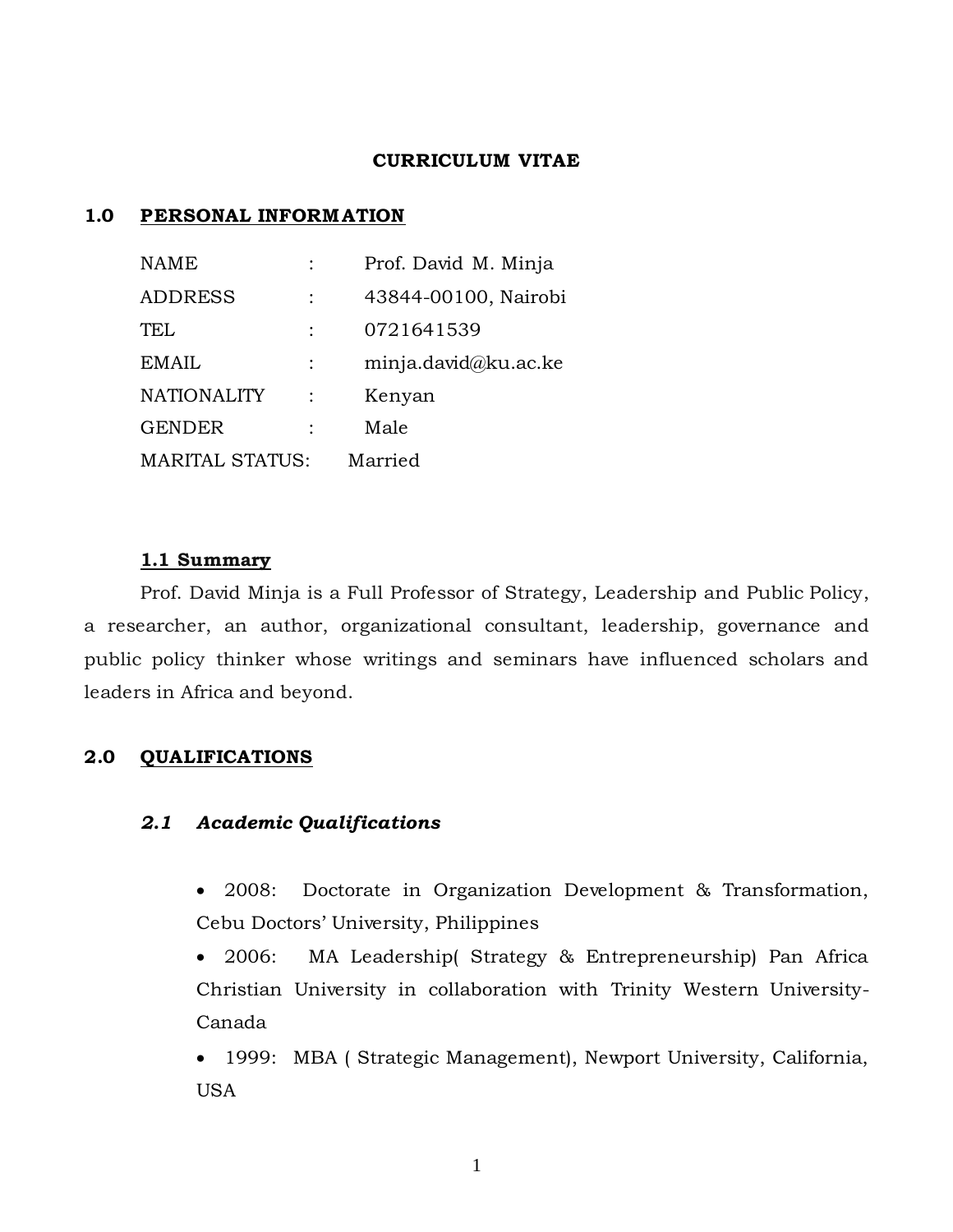1989: Bachelor of Arts (Economics and Business) Kenyatta University

# *2.2 Professional Courses*

- 2005: Completed TOT Course on Training and Consulting conducted by TIMAN Consulting Group, Slovakia under UNDP funding.
- 2004: CFA Level 1, Kenya Accountants and Secretaries National Examinations Board. [KASNEB]
- 1999: Fund Management and Trusteeship: Alexander Forbes Investment Managers – South Africa
- 1992 Certified Public Secretary Part 1, Kenya Accountants and Secretaries National Examinations Board. [KASNEB]

## *2.3 Other Courses*

- $28<sup>th</sup>$  May and 14<sup>th</sup> November, 2013: Teaching Methodology conducted by Kenyatta University
- $\bullet$  6<sup>th</sup> to 7<sup>th</sup> November, 2012: Peer Reviewers Training Workshop conducted by Commission for University Education.
- $\bullet$  11<sup>th</sup> October, 2010: Adapting Training for Transformation for the University Classroom sponsored by St. Paul's University
- 22<sup>nd</sup> -23<sup>rd</sup> May, 2008: Quality Assurance in Higher Education sponsored by St. Paul's University

# **3.0 EMPLOYM ENT HISTORY**

• November, 2020 to date: Full Professor, Strategy, Leadership and Public Policy.

> Department of Public Policy and Administration, Kenyatta University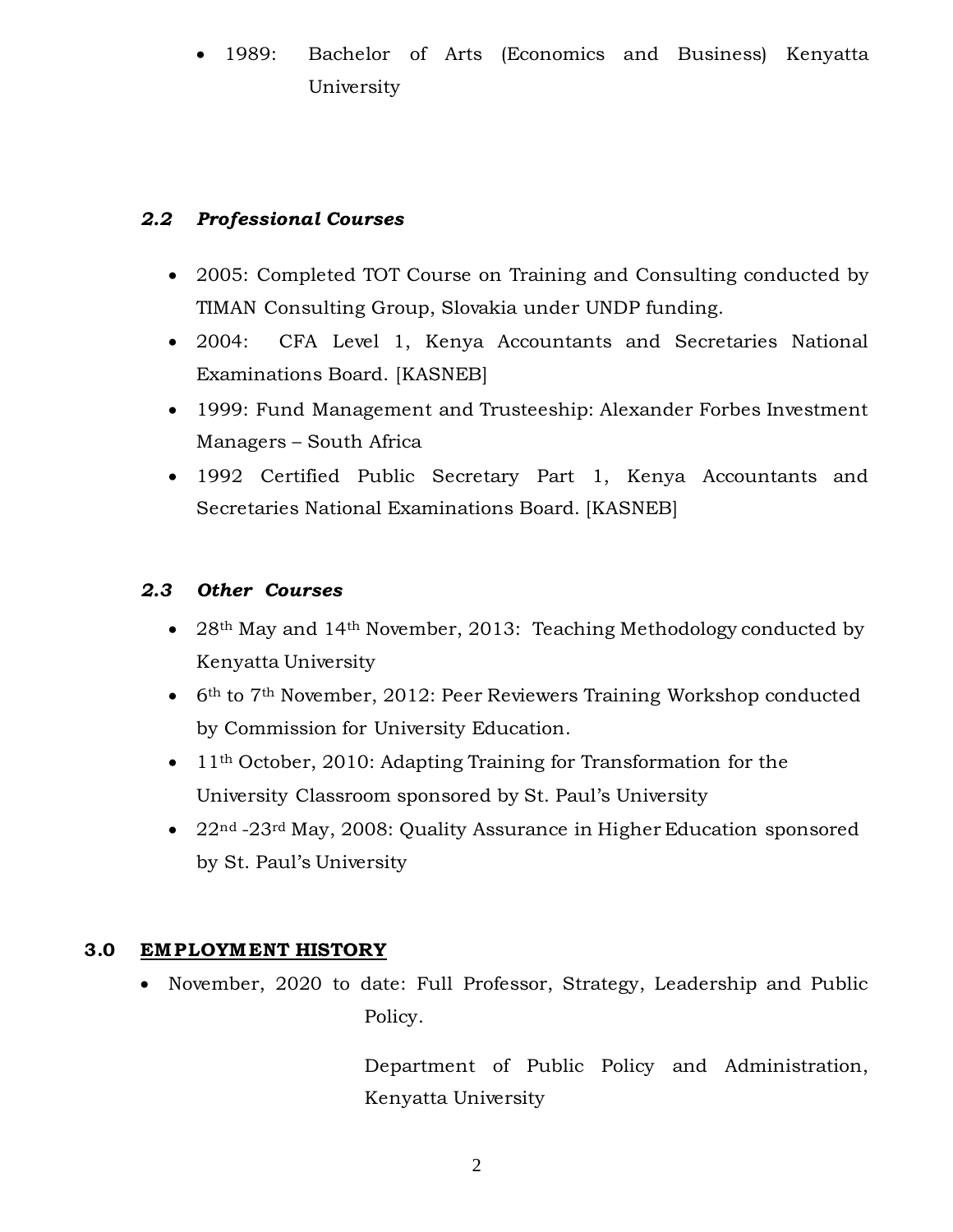- January, 2012 to November, 2020: Associate Professor of Strategic Management and Public Policy, Department of Public Policy and Administration, Kenyatta University
- March 2011-December, 2011: Associate Professor of Management, Kenya Institute of Administration in collaboration with University of Nairobi.
- 2007- 2011: Senior lecturer, St. Paul's University, Limuru
- 2002 2007: Lecturer at St. Paul's University, Limuru
- 1997 2001: Chief Executive Officer, Local Authorities Pension trust (LAPTRUST), Nairobi
- 1996-1997: Senior Economist and later AG. Managing Director, Ewaso Ngiro South development Authority, Narok
- 1993-1995: Area Manager, K-REP Bank( now Sidian Bank), Nairobi and Embu.
- 1990-1992: The National Treasury

# **4.0 ADM INISTRATIVE RESPONSIBILITY (AT KU)**

# *4.1 At Kenyatta University*

• September, 2017 to date: Chairman, Department of Public Policy &

# Administration

- June, 2015 to August, 2017: Appointed Chair, Departmental Postgraduate Studies
- 2015: Appointed Member, Departmental Examinations Verification Committee
- 2013 July to June, 2015: Appointed Departmental Examinations Coordinator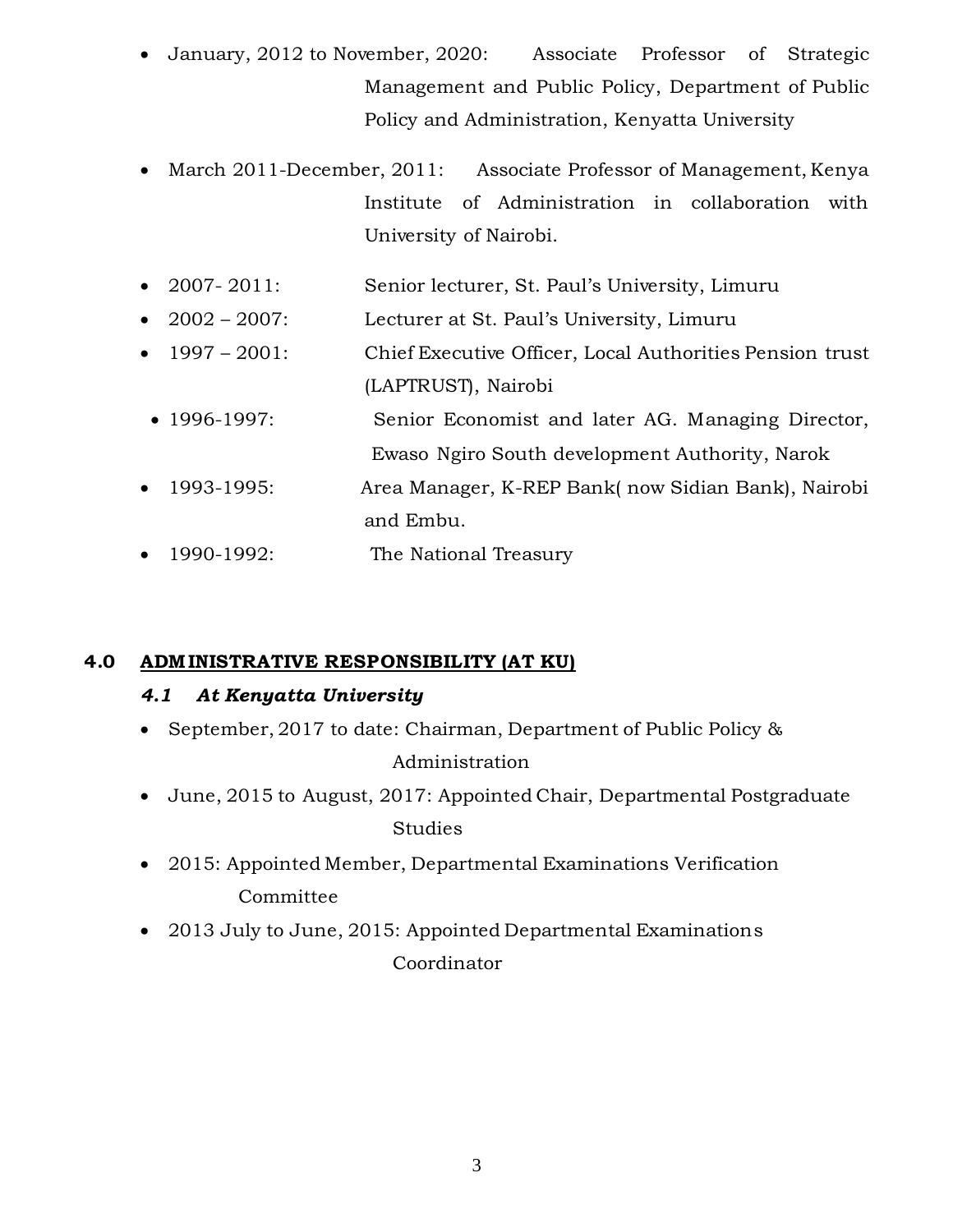## *Other Responsibilities at Kenyatta University*

• November, 2020: Appointed to a Kenyatta University Sub-Committee of Council. Tasks- a) Review and Align the Council Charter with the current governance guidelines and best practices

b) Review the Council Code of Conduct and Ethics

 January, 2019: Appointed to Chair a Senate Adhoc Committee to Advise Senate on University opening dates and commencement of lectures.

 August 2019: Committee Member: Appointed to membership of a committee to restructure Kenyatta University Council Committees and Boards

 2019 to date: Technical Committee Member, African Centre For Transformative Leadership (ACTIL). UN Women and Kenyatta University Initiative

- November 2018 to date: Board Chairman, Capacity Development and Consultancy Services Board, Kenyatta University
- 2014 to 2017: Member, City Campus Management Committee, Kenyatta University

# *4.2 At Other Institutions*

- 2011 March 2012: Head of Research and Consultancy, Kenya Institute of Administration (now Kenya School of Government).
- 2009 2011: Dean, Faculty of Business, Communication and IT, St. Paul's University
- 2007 2009: Chair, Department of Business Administration, St. Paul's University
- 1997 2001: Chief Executive Officer, Local Authorities Pension trust (LAPTRUST), Nairobi
- 1996-1997: Senior Economist and later AG. Managing Director, Ewaso Ngiro South development Authority, Narok
- 1993-1995: Area Manager, K-REP Bank( now Sidian Bank), Nairobi and Embu.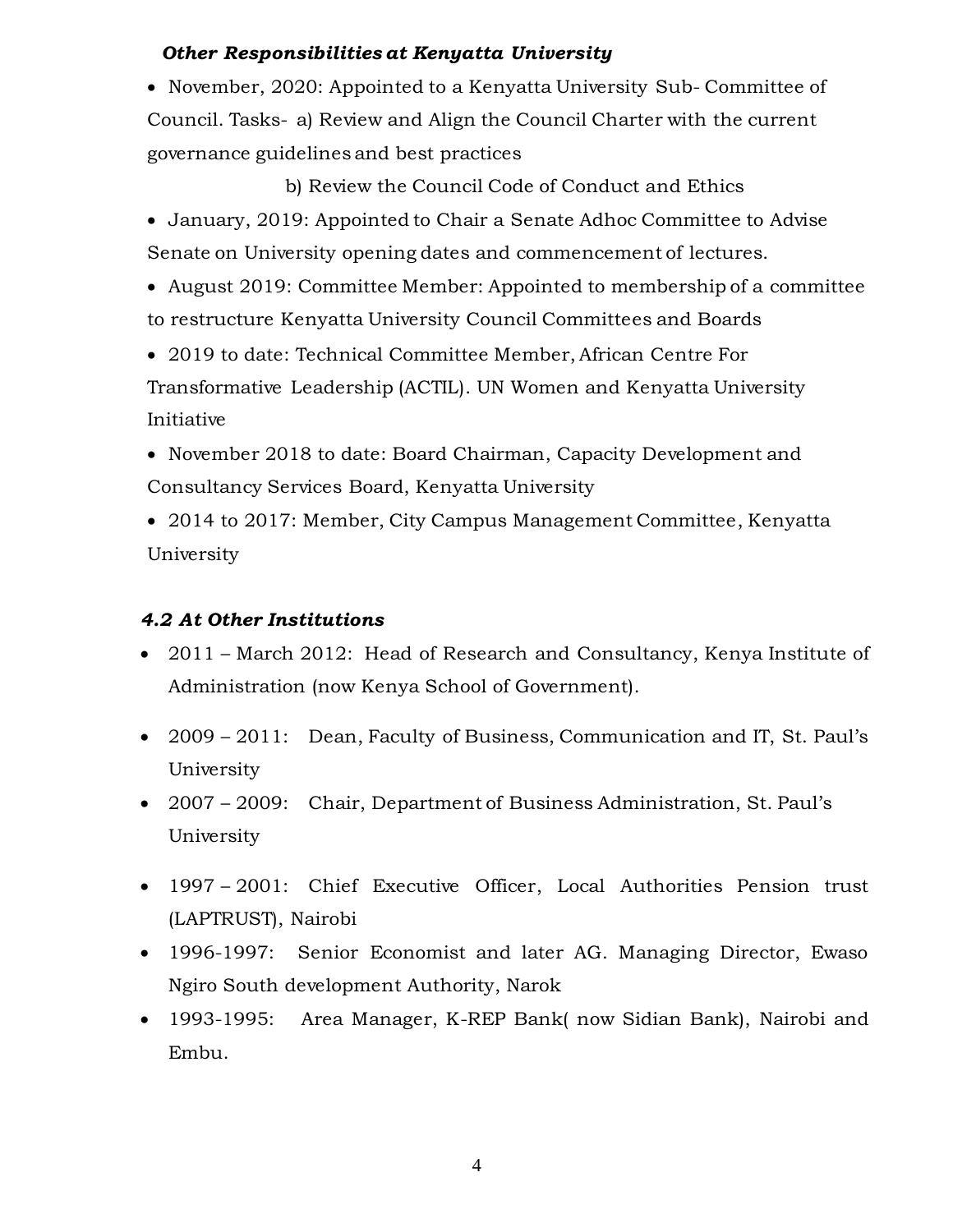1990-1992: Training Officer, Directorate of Supply Chain Management- The National Treasury.

# **5.0 FELLOWSHIPS**

- Won Erasmus Grant as a visiting professor at National University of Public Service, Budapest, Hungary in September, 2017.
- Nominated by the British Council for a two-months Development Finance training at Bristol University, UK, June, 1995.

# **6.0 POSTGRADUATE SUPERVISION**

# **6.1 PhD Supervision 6.1.1 COMPLETED**

**2014 (July):** Stephen Laititi Mutunga graduated from KEMU with a PhD in Business Administration. Topic: An Empirical Analysis of Strategies Employed by Food and Beverage Firms in Kenya for Sustainable Competitive Advantage.

**2015(December):** Mary Mugo graduated from Kabarak University with a PhD in Business Administration. Topic: Corporate Growth Strategies Adopted by Local Family Businesses in the Manufacturing Sector in Kenya

**July, 2017**: Joan Mutua to graduate from Jomo Kenyatta University in June, 2017. Topic: Effectiveness of Interpersonal Communication Strategies used by Media Houses to Deal with Trauma among Journalists.

**December, 2017:** Titus Mwanthi successfully defended his PhD thesis and due to graduated at Kabarak University on 21st December, 2017.

Topic: Determinants of Successful Strategy Implementation in Universities in Kenya.

- **June, 2017:** Nahashon Langat: D86/CITY/22873/2012: Distinctive Competencies and Performance of the Alcohol Industry in Kenya- Kenyatta University. Thesis successfully defended.
- **2014 to 2018 :** Nalianya R**.** Simiyu- D86/CTY/22860/2012: Project Management Practices on the Performance of Agricultural Based Projects. Has defended and passed his Thesis .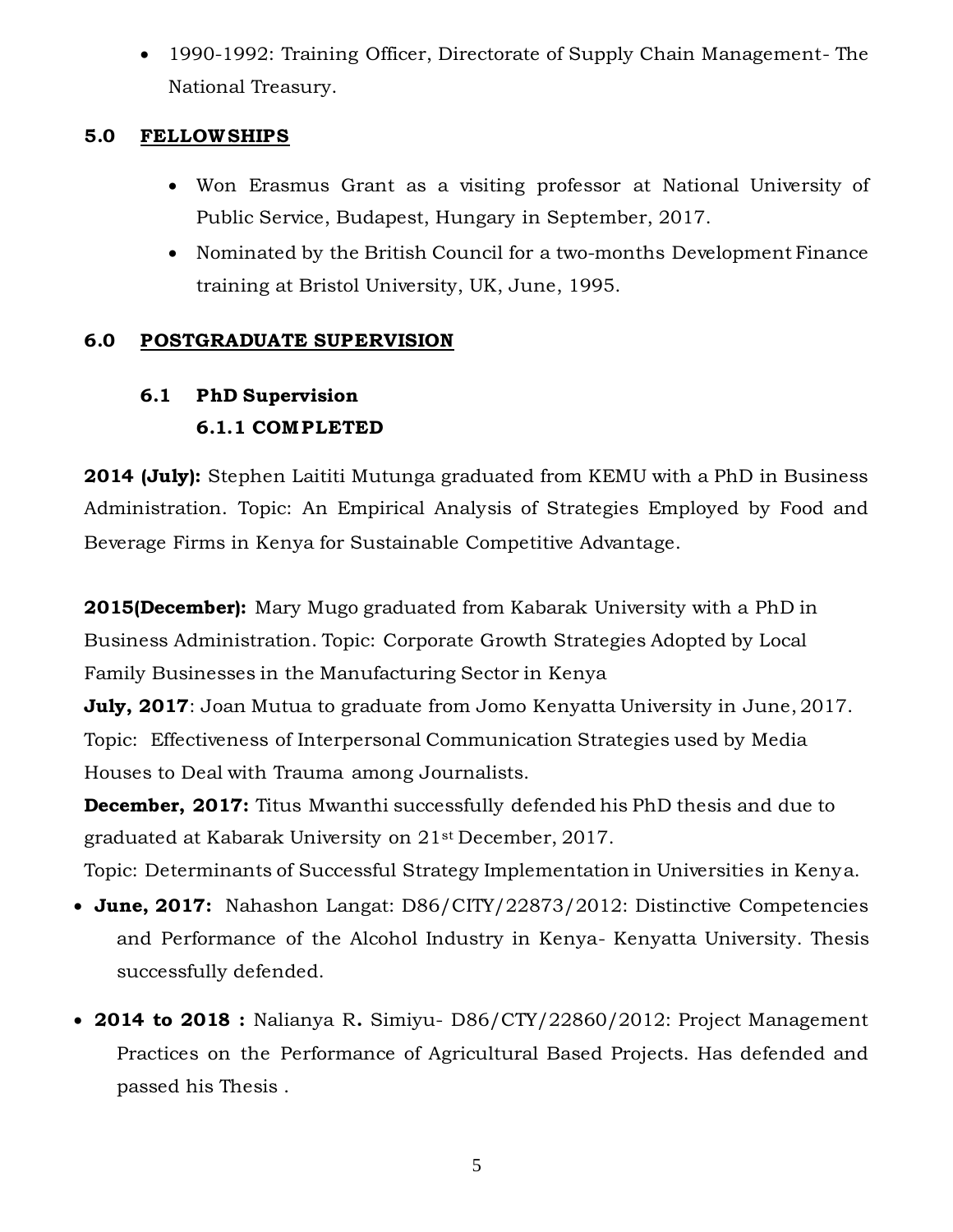- **M ay 2019:** Moi Edna Jemutai: Influence of Citizens Participation on Governance of Projects in Devolved Governments in Kenya- defended and awarded PhD at Jomo Kenyatta University of Agriculture and Technology
- **October, 2019:** Meshack Musyoki Mutungi: The Role of Change leadership, Leader Efficacy and Culture in the Transformation of Kenya Police Service- defended and awarded PhD in October, 2019 at Pan Africa Christian University
- **October, 2020:** Joseph K Sambu: Value-Based Leadership and Its Implications for Citizenship Education in Preschool Institutions in Kajiado North. awarded PhD in October, 2019 at Pan Africa Christian University
- **December, 2020**: Weldon K. Ngeno: Employee Wellness Programs on Employee Performance of Commercial Banks in Kenya. Awarded PhD at Kenyatta University in December, 2020.

## **6.2 M aster degrees in Public Policy and Administration Supervision**

### **COMPLETED**

- Dominic K. Gicheru -C154/CTY/PT/24419/10: The challenge of Human Resource Retention in the Ministry of Public Works in Kenya- Kenyatta University
- Charles O. Wambia -C153/CTY/PT/24505/10: Determinants of Performance of Lotteries in Kenya: The Case of Lotteries in Nairobi County- Kenyatta University
- Angeline Mwende Ndue C153/CTY/PT/24405/10: Effects of Performance Contracting on Service Delivery on the Probation Service Department, Nairobi County- Kenyatta University
- Wycliffe Ogallo Odiwuor- C154/CTY/PT/ 26746/2011: Constraints to Women Participation in Leadership : A Case of Selected co-operative Societies in Laikipia East District- Kenyatta University
- Elesban Kihuba- C154/CTY/PT/ 24550/2011: Determinants of Equitable Allocation of Funds to Public Hospitals- Kenyatta University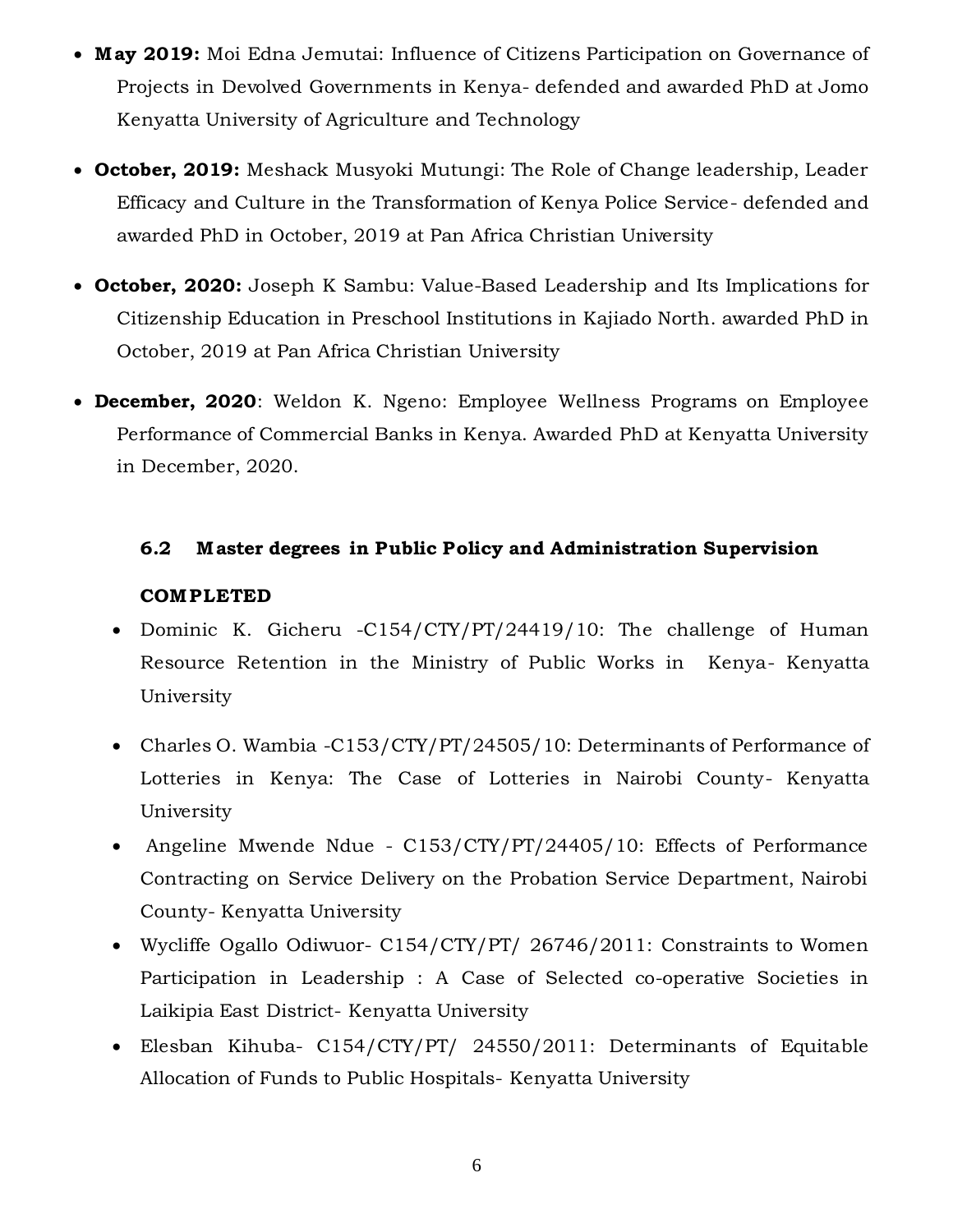- Agnes K. Musyoka- C153/CTY/PT/ 24601/2010: Impact of Industrial Unrest on the Performance of Local Authorities in Kenya: A Study of Nairobi City Council- Kenyatta University
- Naomy Bhoke Kerario C153/CTY/PT/27225/2011: The Impact of Transactional Leadership on the Performance of Employees in Kenya: A case Study of Mumias Sugar Company- Kenyatta University
- Mwangi Kahora-C153/CTY/PT/24480/2010: Leadership Practices and their Influence on Employee Creativity and Innovation in Public Institutions: A Case of Public Procurement Oversight Authority- Kenyatta University
- Jason Chewa- C153/CTY/PT/26933/2011: Influence of Organizational Internal Environment on Service Delivery in the Civil Service: The Case of Immigration Department Headquarters, Kenya. Kenyatta University
- Ezekiel Kibet Tanui- C153/CTY/PT/24838/2012: Effects of Bursary Scheme in The Retention and Completion Rates of Public Secondary School Students in Kamariny Division in Elgeyo Marakwet County,Kenya. Kenyatta University
- Nicholas Kinuthia Gitau- C153/CTY/PT/21554/2012: Adoption of Strategic Management Practices in Kenyatta University
- Kimathi Patrick Manene: C153/CTY/PT/26937/2011: The Effects of Employee Participation on Organizational Commitment in State Corporations in Kenya. A case of The National Museums of Kenya. Kenyatta University
- Humphrey Young Ogola- C153/CTY/PT/27200/2011: The Impact of Performance Contracting on the Performance of Kenya Prisons Service. Kenyatta University
- Ruth Wangari Mwaniki- C154/CTY/PT/ 22527/2012: Determinats of Low Penetration of Kenyan Goods into the American Market Under AGOA: A case of Selected Companies Under EPZA. Kenyatta University
- Okong'o Nicodemus Nyabuto- C153/CTY/PT/ 23609/2011: Influence of Strategic Procurement on the Performance of Public Enterprises in Kenya. Kenyatta University
- Wellington Ogoya Namenge C153/CTY/PT/26055/2013: Role of Huduma Centre Initiative in Enhancing Service Delivery in Kenya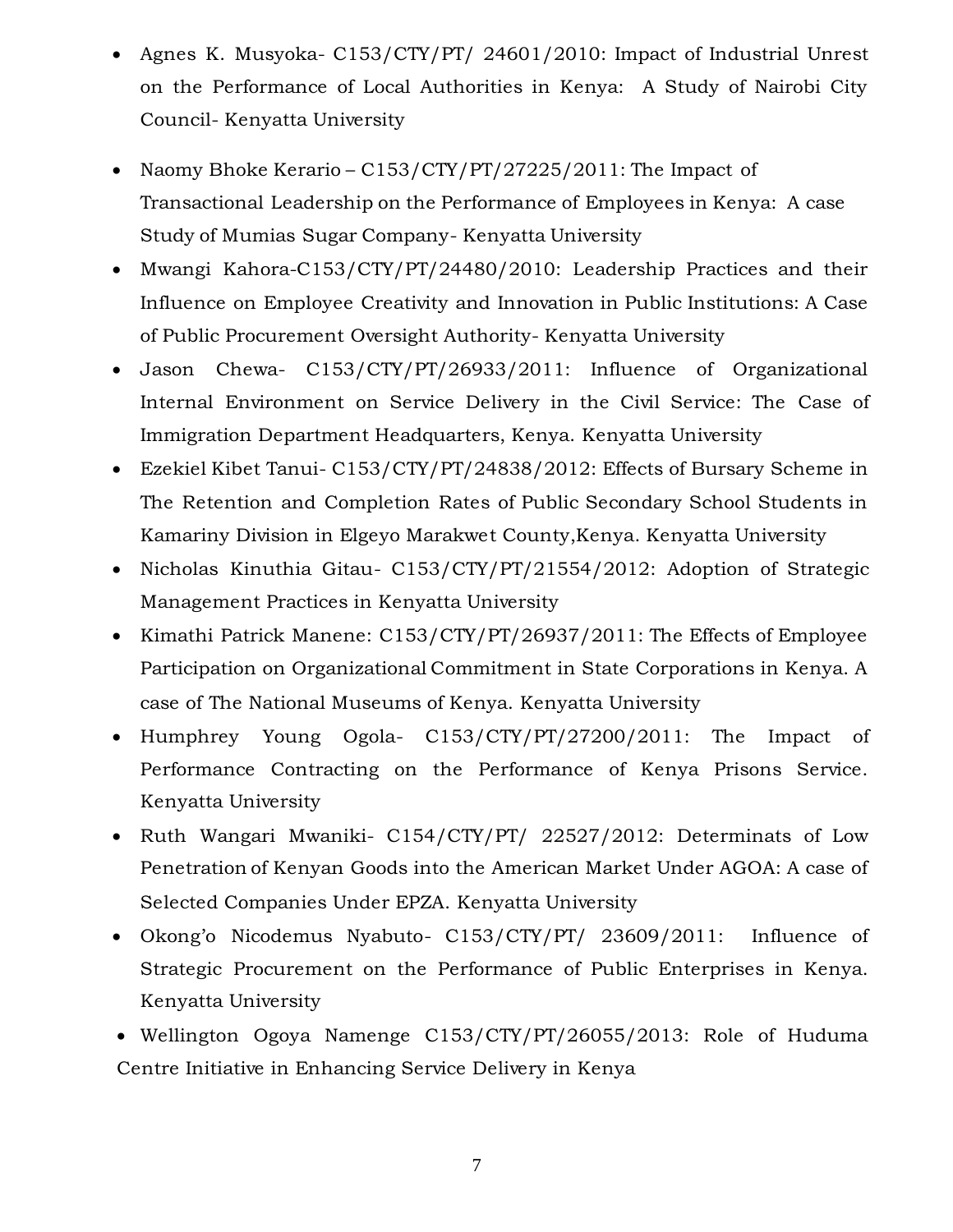Grace Akoth Dola- C153/CTY/PT/ 27182/2011: The Impact of Transformational leadership on Employee Performance. A case of Kenya Wildlife Service

2013: Johnson Nguu Nyaga C154/CITY/PT/24872/2012: The Effects of Participative Management on Employee Performance: A case of Kenya Revenue Authority.

 2015: Milliam Muriungi C153/ CITY/27072/2014: Recruitment and Selection Practices and Their Effects on Employee Performance in Public sector.

 2015: Ann Mbataru C153/CITY/29700/2014: Workplace Wellness Programmes and Employee productivity: A case of National Assembly of Kenya

 2016: Mohamed Ali Omar C154/CITY/PT/21592/2015: Determinants of Budgetary Allocation Process in County governments in Kenya

 2013: Roselyne Aburili C154/CITY/PT/26742/2011: The Use of Mobile Phones by Motorists and its Effects on Road Safety in Kenya

- 2016: Nyangi John Juma- C153/CTY/PT/31225/2015: Effects of Tobacco Control Policy Interventions on the Demand and Supply of Tobacco in Kenya.
- 2014: Samuael Masoo Mwati C153/OL/CITY/26534/2014: Corporate Governance Practice and Its Impact on Performance of An Organization (A Case Study of Nairobi County).
- 2016:Obure Clement Odeka- C154/CTY/PT/25897/2013: Influence of Performance Management Practices on Performance Contracting Outcomes in Kenya. A Case of Ministry of Education, Science and Technology.
- 2014: Gerald A. Juma: The Impact of Strategic Thinking on Organizational Performance. A Case of Uchumi Supermarkets Limited
- 2017: Nicholas Munyua: Effects of Merging Government Services for Service Delivery in the Public Sector. A Case of Huduma Centre, Nairobi City County
- 2017: Alex K. Cheboi: Influence of Public Participation in Budget Making Process in Kenya. The Case of Baringo County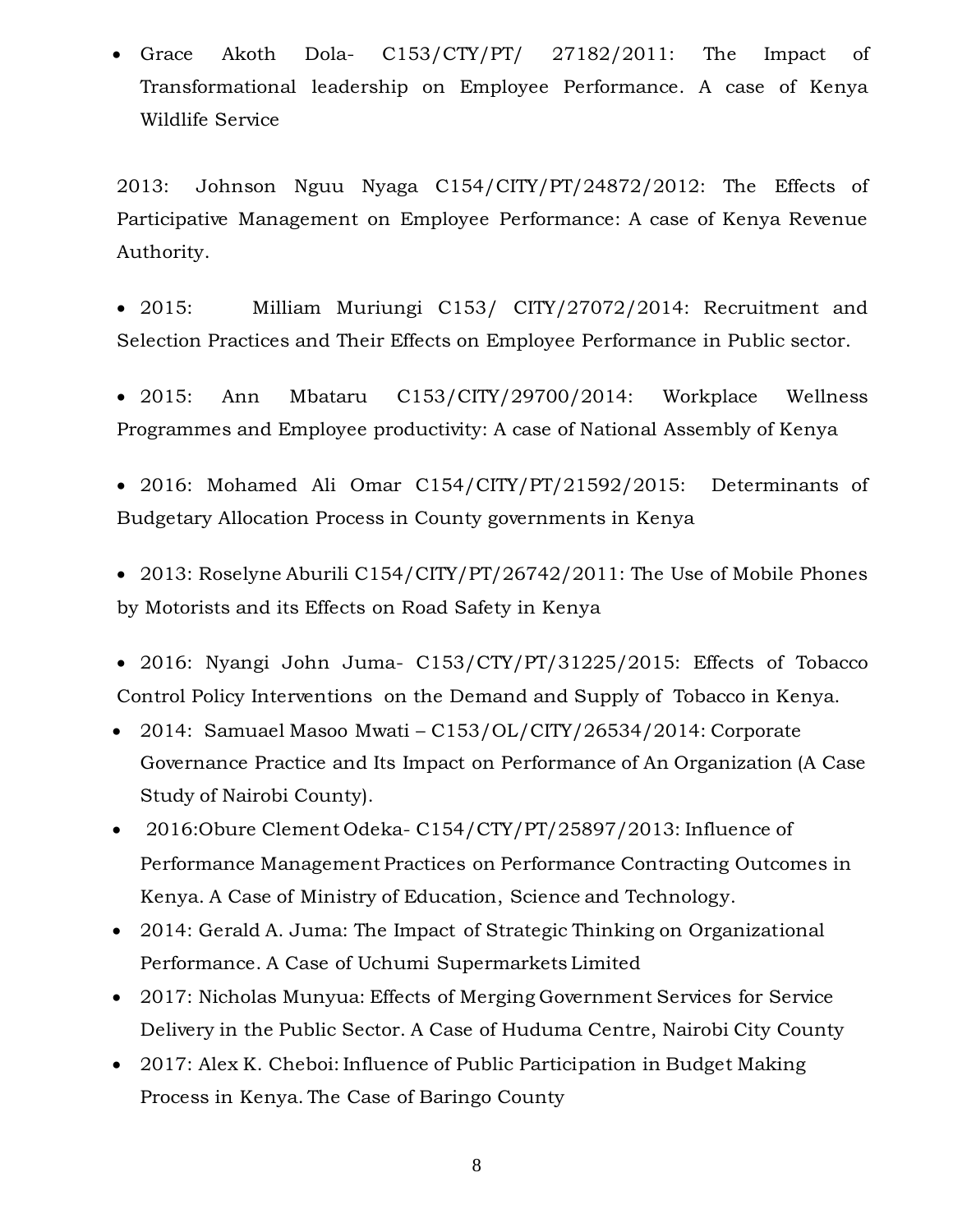- 2017, Osman Hussein Elmi: Effects of Hunger Safety Net Program on Livelihood Improvement in Wajir County, Kenya
- 2017, Thomas Mugo Njeru: Determinants of Implementing Cash Transfer Program for Orphans and Vulnerable Children: A Case of Isiolo County, Kenya
- 2017, Cornelius N. Ombagi: Determinants of Youth Participation in Agenda Setting and Implementation of the Policy Process in Kenya.The Case of Nairobi City County, Kenya.
- 2007, Dishon Njoka Nyaga: Effects of Parliamentary Departmental Committees on Promoting Good Governance in State organs. A Case of National Assembly of Kenya.
- 2017, John Nyaga Nguu: Participative Management and Employee Performance. The Case of Kenya Revenue Authority
- 2017, Nimrod M. Mbai:Perceptions of Employees on Organizational Politics and its Effects on Job Performance in Kenya.A Case of Machokos County Employees.
- 2017, Mohamed Ali Omar: Determinants of Budgetary Allocation Process in County Governments in Kenya.The Case of Mandera County.
- 2017, Duncan Emuron Ekeru: Effectiveness of Performance Contracting on Service Delivery in the National Government Constituencies Development Fund Board of Kenya.
- 2017, Ann G. Mbataru: Workplace Wellness Programmes and Employee Productivity: The Case of Kenya Parliament.
- 2017, Margaret W. Kinuthia: Effects of Corporate Social Responsibility Strategies on Performance of Semi-Autonomus Government Agencies. A Case of Higher Education Loans Boards, Kenya.
- 2018, Abdullahi Hassan Osman: Influence of Devolved Health Function on Service Delivery. The Case of Garissa County Health Services.
- 2018, Abdullahi Mohamed Halake: Influence of Corporate Governance on Budget Utilization of County Government in Kenya.The Case of Isiolo County Government.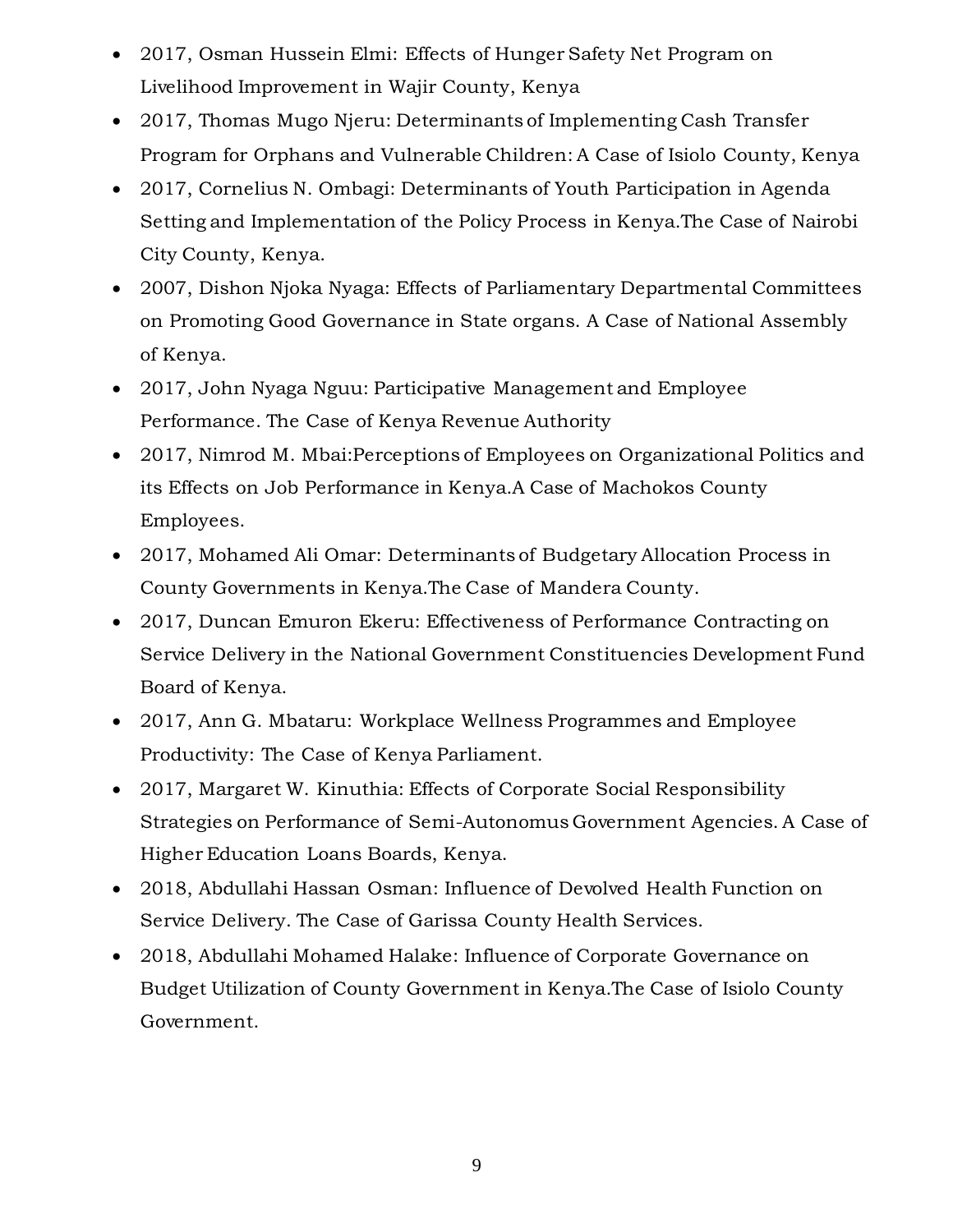- 2018, Nancy Muthoni Wangombe: Non-Financial Rewards and Their Effects on Employee Retention in the Public Sector in Kenya. The Case of The National Treasury.
- 2018, Motieri Stanley Ontiri: Influence of Employee Participation on Service Delivery. The Case of Nairobi City Water and Sewerage Company.
- 2018, Yussuf Nunow Abdi: Influence of Corporate Governance Compliance Programs and Performance of State Corporations in Kenya. The Case of National Social Security Fund.
- 2018, Yussuf Abdullahi Mohamed: Effects of Rural Electrification on the Socio-Economic Wellbeing of Residents in Wajir County , Kenya.
- 2018, Noor Dahir Yussuf: Effect of Citizen Participation on Service Delivery in Kenya. A Case of healthcare Sector in Garissa County.
- 2018, James Ndege: Influence of Corporate Governance on Employee Performance Among Government Owned Entities in Kenya.A Case of Kenya Revenue Authority.
- 2018, Otieno Amos Kiangwe: Determinants of Public Participation in Legislation. The Case of Parliament of Kenya.
- 2018, Edith Wangui Ndegwa: Determinants of Employee Job Satisfaction Among County Government Enforcement Officers in Kenya. The Case of Nairobi City County.
- 2018, Hussein Ali Hussein: Determinants of Effective Devolved Service Delivery in The Public Health Sector in Marsabit County,Kenya
- 2018, Effects of Performance Contracting on Teacher Performance in Public Primary Schools in in Kitui County.
- 2019:Fardosa M. Jimale: Determinants of Effective Civic Registration in Kenya
- 2019: Charles W. Wanyonyi: Effect of Devolution on The Implementation of Pre-Primary Education. A Case of Bungoma County, Kenya.
- 2019: Issa M. Hussein: Effect of Devolution Monitoring and Evaluation on Service Delivery in Garissa County Government, Kenya
- 2019: Eva W. Murua: Influence of Boards in promoting Corporate Governance Practices in State Owned Enterprises. The Case of Uchumi Supermarks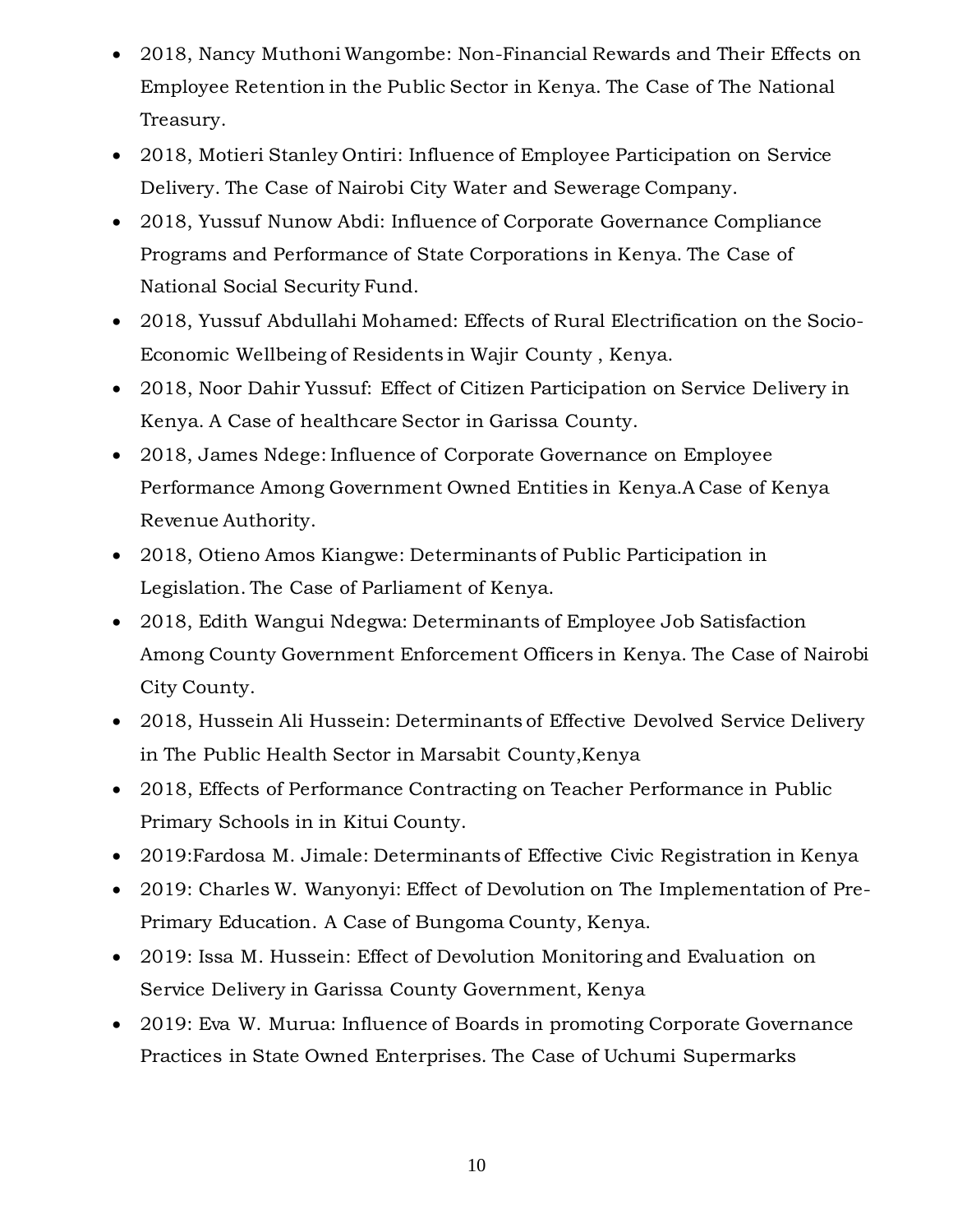- 2019: Lenas Leshore: Factors Affecting Implementation of Vision 2030 Flagship Projects in Kenya. A Case of Galana-Kulalu Irrigation Scheme.
- 2019: Wachira Warutumo: Effect of Devolved County Administration Initiatives on Maintenance of Law and Order in Laikipia County, Kenya.
- 2019: Catherine Mutanu: Role of Voter Education on Governance Efficacy in Nairobi County Kenya
- 2019: Alice Oeri: Challenges Faced by Gender Based Violence(GBV) Victims in the Administration of Justice, A Case of Makadara, Nairobi City County
- 2019: Mohamed I. Hassam: Performance Contracting and Its Effect on County Government Service Delivery. A Case of Mandera County
- 2019: Eric N. Kanyi: Compliance of Budgeting Practices to Budgeting Norms by Government Entities in Kenya. A Case of the Legislature.
- 2019: Fredrick J. Obunga: Strategies Adopted by the Nairobi City County in Management of Response to Emergencies.
- 2019: Ibrahim J. Muhumed: The Effect of Devolution of Agricultural Sector on the Citizens' Livelihoods in Wajir County.
- 2019: Nyangi J. Juma: Effects of Tobacco Control Policy Interventions on Tobacco Production in Migori County, Kenya.
- 2019: Ndegwa, S. Njoroge: Determinants of Public Participationin Governance of Devolved Government Systems.The Case of Nakuru County, Kenya.
- 2019: Violet A. Akala: Effects of Capacity Building Determinants for Members of County Assemblies(MCAs) in Kenya. The Case of Nairobi City County Assembly.
- 2019: Nicholas M. Githae: An Assessment of Challenges Facing Ethical Practices in the Public Sector in Kenya. A Case of Ethics and Anti-Corruption Commission.
- 2020: Collins O. Maende: Determinants of Employee Separation in the Public Sector. A Case of National Police Service, Nairobi City County, Kenya.
- 2020: Abdirahamin,A. Dhubad: Effects of Corruption on the Socio-Economic Welfare of Citizens. The Case of Mogadishu Municipality.
- 2020: Zahra R. Hillow: Determinants of Effective Implementation of Health Policy in Devolved Governments in Kenya. A Case of Mandera County.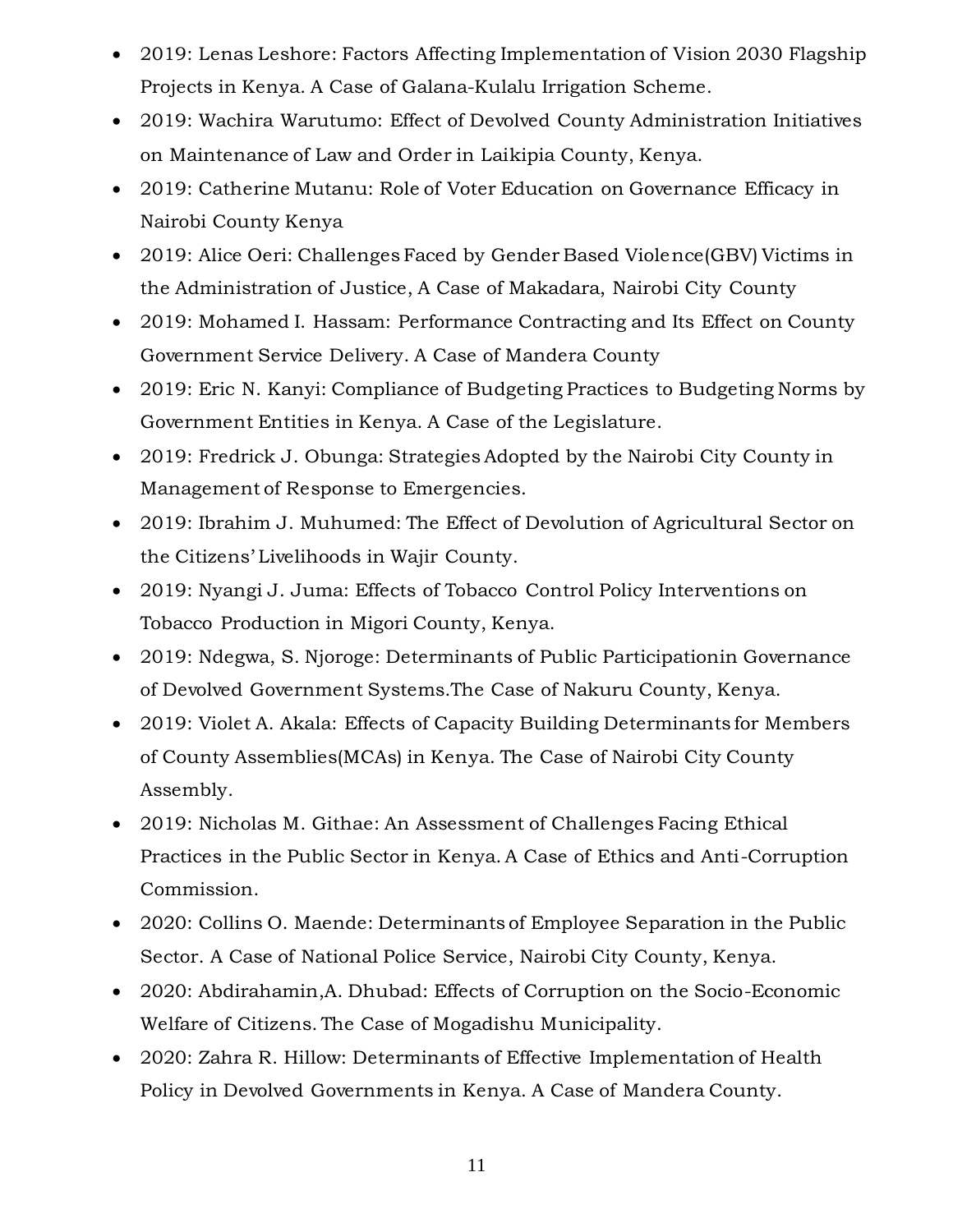- 2020: Ismail Dubat: Effect of Financial Management Practices on Performance of County Governments in Kenya. A Case of Garissa County Government, Kenya.
- 2020: Ismail A. Abdullahi: Effect of Devolution on Provision of Health Care in Garissa County, Kenya
- 2020: Osman M. Muhamud: Citizen Participation and Health Sector Policy Development in Garissa County, Kenya
- 2020: Susan M. Mutali: Determinants of Public Participation in County Integrated Development Planning Process. A Case of County Government of Bungoma, Kenya.
- 2020: Mate N. Njue: Determinants of Effective Implementation of Universal Primary Education in Makadara Sub- County, Nairobi County.
- 2020: Carol W. Nderi: Training Methods and Employee Performance in Devolved Governments. A Case of County Government of Nyeri, Kenya.
- 2020: Caroline Imaya: Organizational Dynamics and Public Participation in Kenya. A Case of Constituency Development Fund Projects in Manyatta Constituency, Embu County.
- 2020: Judy J. Kipruto: Effect of Corporate Governance Practices on Financial Performance of Parastatals in Kenya. A Case of Kenya Pipeline Company.

### **6.3 M asters in Business Administration Theses supervision in other universities**

- **2006:** Jedidah Kuria Topic: Human Capital Management in the Insurance Industry.MBA thesis at Daystar University
- **2007:** Mbiu Muhungura- Strategic Responses to Changing Competitive Environment: A case of Uchumi Supermarkets Ltd. MBA thesis at Daystar University
- **2008:** Esther Chege Topic: The Strategic Role of District Focus for Rural Development in the Achievement of MDGs: Challenges and Constraints. A Case of Suba District. Daystar University
- **2009:** Lorraine Nyaoke **-** An investigation into the Effects of Health Policy Change on Sales and Strategies of Anti- Malaria Pharmaceutical Companies in Kenya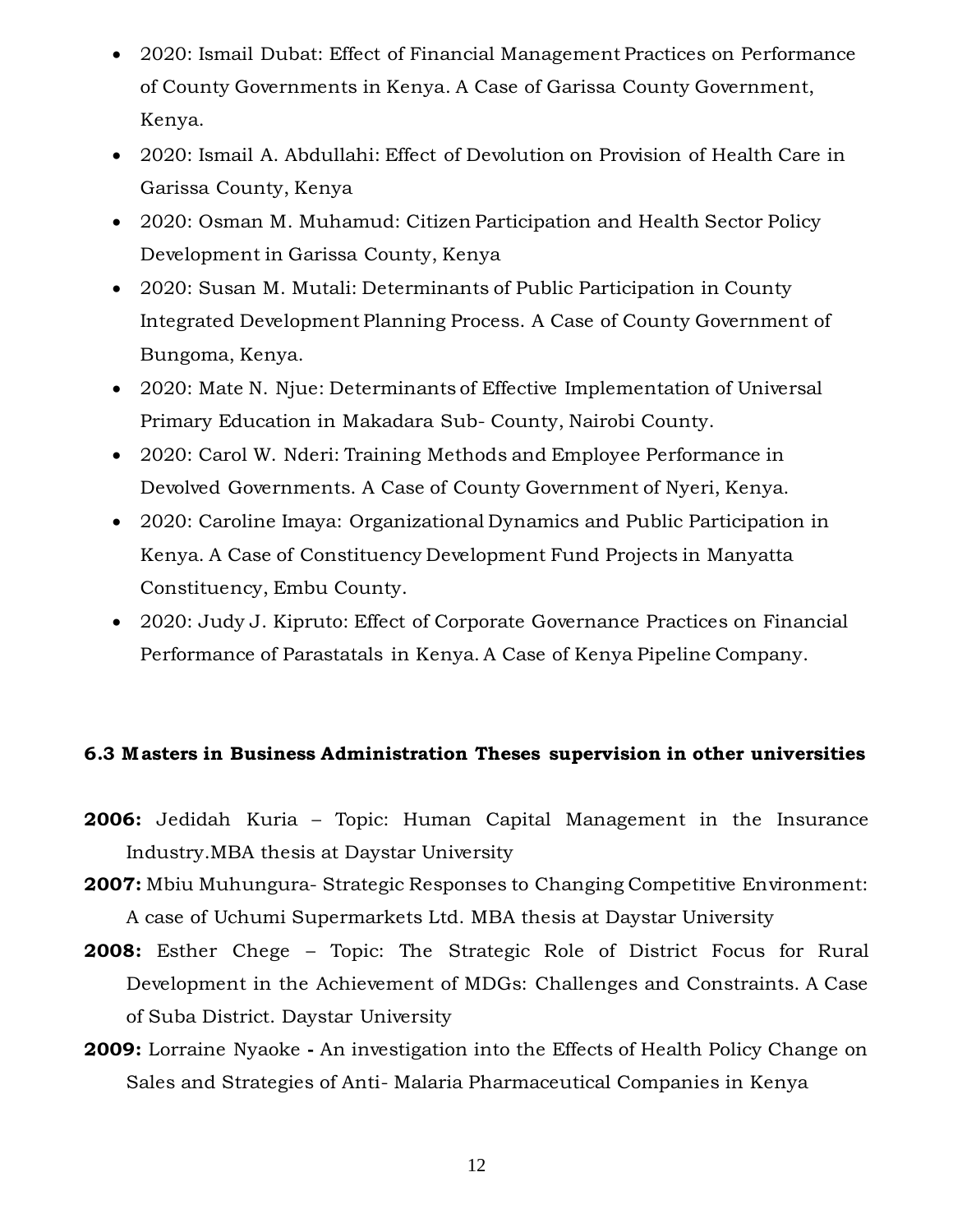**2009:** Njeri Nyanja**-**The Viability of Clinic Franchising programs in Kenya

- **2010:** John Kiarie **-**Strategic Leadership and Its Role in Corporate Governance Practices in Mitigating Risks in Stock Brokerage Firms in Kenya. Daystar University
- **2011:** Marus Frezghi Application of blue ocean strategies in Value Innovation for Sustained growth and Profitability. Case of Kenyan Textile Manufacturers. Daystar University
- **2011:** Pauline Mwanzia**-** Managing Diverse Workforce for Effective Performance. Daystar University
- **2011:** Joseph Muema**-** The impact of Corporate Governance on promoting Ethical Business Practices. Case of Kenya Revenue Authority, Daystar University
- **2011:** Jeanette Gitau**-** Assessment of Strategies Adopted by Kenyan Commercial Banks in Response to Environmental Changes. Daystar University
- **2011:** Felistas Ndegwa **-** An Evaluation of the Impact of Customer Satisfaction on Unit Trusts in Kenya. Daystar University
- **2011:** Lennah Nkatha**-** Effects of a New Technological Banking System on Employees' Productivity. A case of Kenya Commercial Bank ,Daystar University.
- **2011:** Grace Njenga**-** Assessment of the Factors Affecting the Upward Mobility of Women to management Position in Commercial Banks in Kenya, Daystar University
- **2011:** Pius Oscar Ilavonga**-** An Evaluation of the Effect of Credit Referencing System in the Banking Sector in Kenya. Daystar University
- **2011:** Mary Thuita**-** An Assessment of management Strategies Applied by Sports and Recreational Facilities. A Case of Sports Stadia management in Kenya. Daystar University
- **2011:** Deng Tuek**-** The Role of Governance in the Promotion of Education and Development Policies in Southern Sudan-.Master of Development Studies(MDS),St. Paul's University

#### **7.0 CONFERENCES/SEM INARS/WORKSHOPS**

**7.1 Participation in W orkshop/Conferences**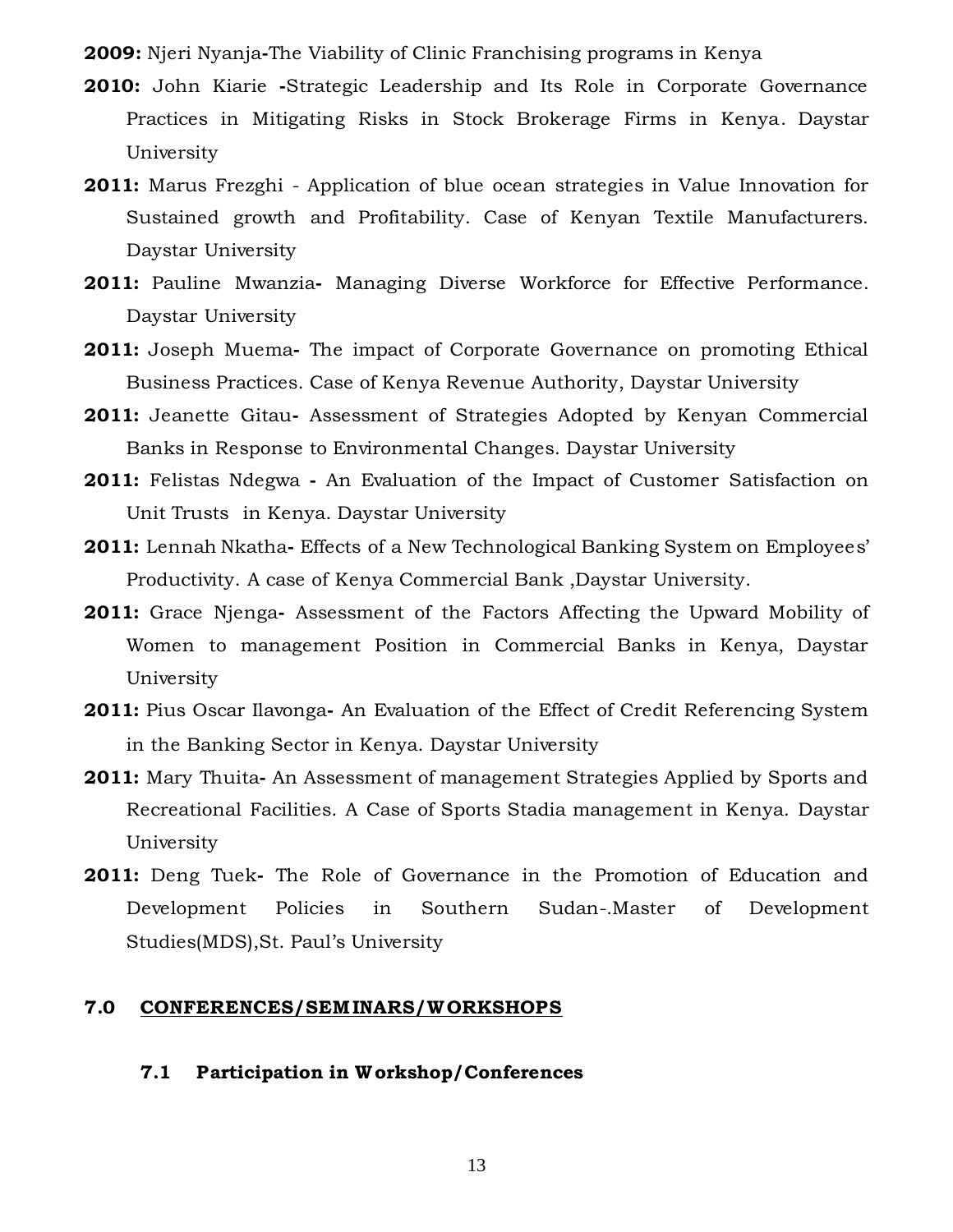**2019:** The 6th Africa Think Tank Summit

**Theme:** Tackling Implementation Challenges for Africa's Sustainable Development (24-26 April), Kenyatta International Convention Centre, Nairobi.

- Mav. 2013: Attended a conference on Historical Perspective of Sustainability and Participatory Development- Public Policy Dimension. DAAD Annual Conference.
- **December, 2013:** Corporate Governance and Youth Leadership for National Development. National Youth Council Conference organized by The Presidency, Ministry of Devolution and Planning at Multi-Media University**.**
- **July ,2008**: The Role of Strategic leadership in Peace Building: Association of Lay Training Ministers in Africa Conference.

# **7.2 Presentation of papers at Academic and Professional Conferences.**

- **2018, September 19-21:** Co-presented a paper at a conference organized by the School of Education, Kenyatta University
- **2017, October 5th:** Presented a paper at the National University of Public Service, Budapest, Hungary. Topic: Inter- and Intra- State Conflicts In Africa, With Special Reference on The Eastern Africa Region
- **2017, June 5th -9th:** Presentation at African Association of Public Administration and Management (AAPAM) conference held at Simba Lodge - Naivasha. Topic-Productive Work Place Culture in Public Service.
- **2016:** Transformational Leadership- Turning Around Organizations for High Performance. ICPS Regional Governance Conference, 6<sup>th</sup> -8<sup>th</sup> April, 2016 Serena Hotel, Zanzibar
- **2014:** Management Fibrillation and its Influence on Results-Based Management in Kenya's Public Sector. First Asia- Pacific Conference on Global Business, Economics, Finance and Social Sciences. AP14 Singapore Conference, 1-3 August, 2014.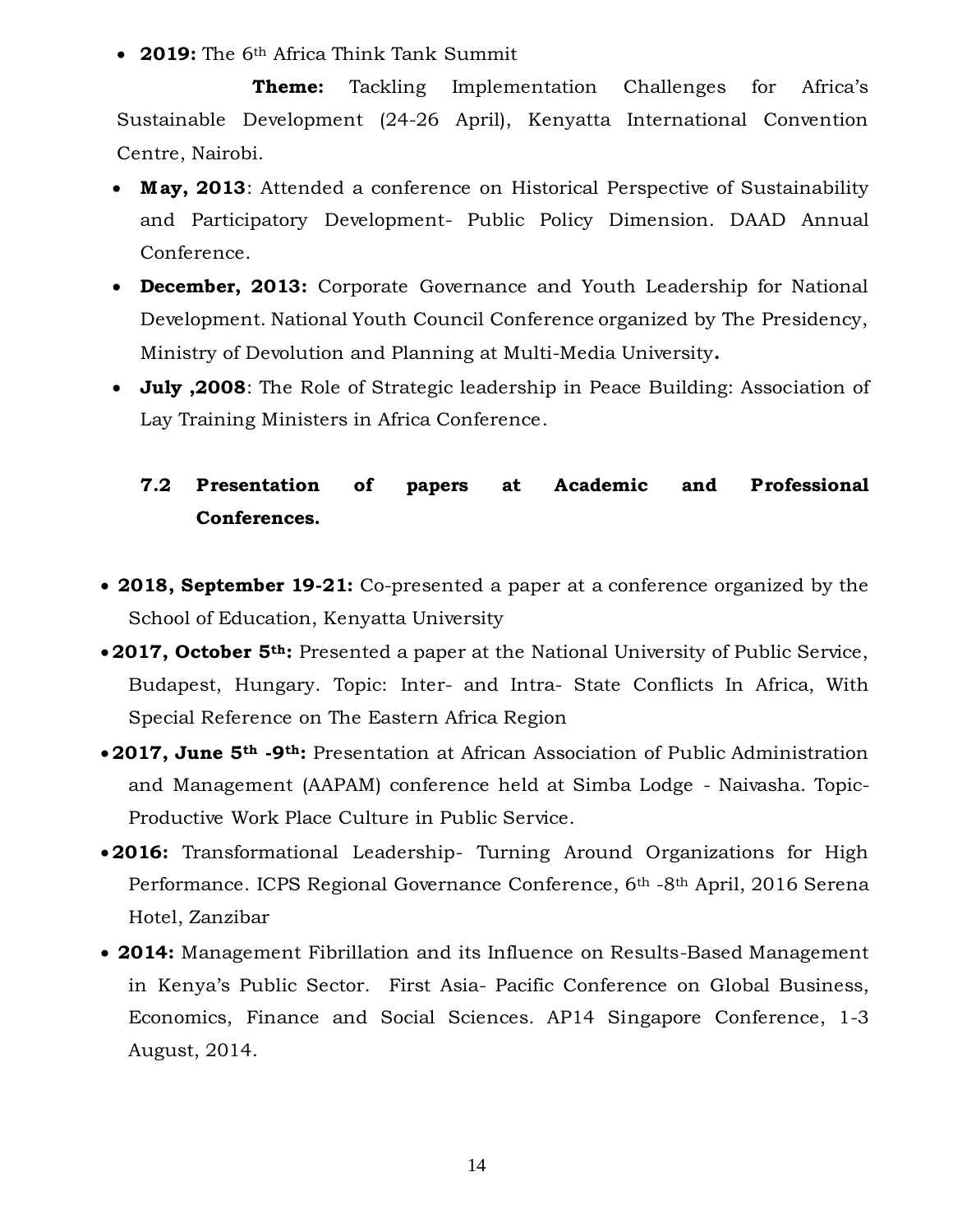- **2014:** Transformative Leadership Managing an Expanded Legislature in a Presidential System. Second National Assembly Leadership Conference, Mombasa, Kenya( March, 2014).
- **2014:** Good Governance and Values-Based leadership in Africa. Values and Integrity as Key Drivers of Change. African Association of Public Administration and Management (June, 2014).
- **2013:** Historical Perspective of Sustainability and Participatory Development-Public Policy Dimension. KDSA Annual Conference. May, 2013.
- **2013:** Corporate Governance in Youth Leadership for National Development. National Youth Council Conference organized by The Presidency, Ministry of Devolution and Planning at Multi-Media University, December, 2013**.**
	- **2011:** Ethical Leadership Practices: The Foundation of Political and Economic Development in Kenya. Presented at the Strathmore University Ethics International Conference, October, 2011
	- **2010:** Corporate leadership: the Ethical Dimension in Kenya, presented at the 10th Annual Business Ethics Network(BEN)- Africa International Conference, Nairobi
		- **2009:** Ethical leadership practices in Kenya: Fact of Fallacy, presented at an academic workshop at St. Paul's University.

### **7.3 Convening and Coordinating Conferences or W orkshops**

- **2018, June:** Organized a workshop on 'Leadership and Good Governance in Public Administration' for the Government of the People's Republic of Bangladesh at Kenyatta University.
- **2018, November:** Organized a workshop in collaboration with Ministry of Labour and Social Protection on 'Employability and Employment Opportuniies for Public Policy graduates' at Kenyatta University.
- **2015:** Coordinated a one day stakeholders' workshop to discuss PhD in Public Policy and Management developed by our department at Kenyatta University.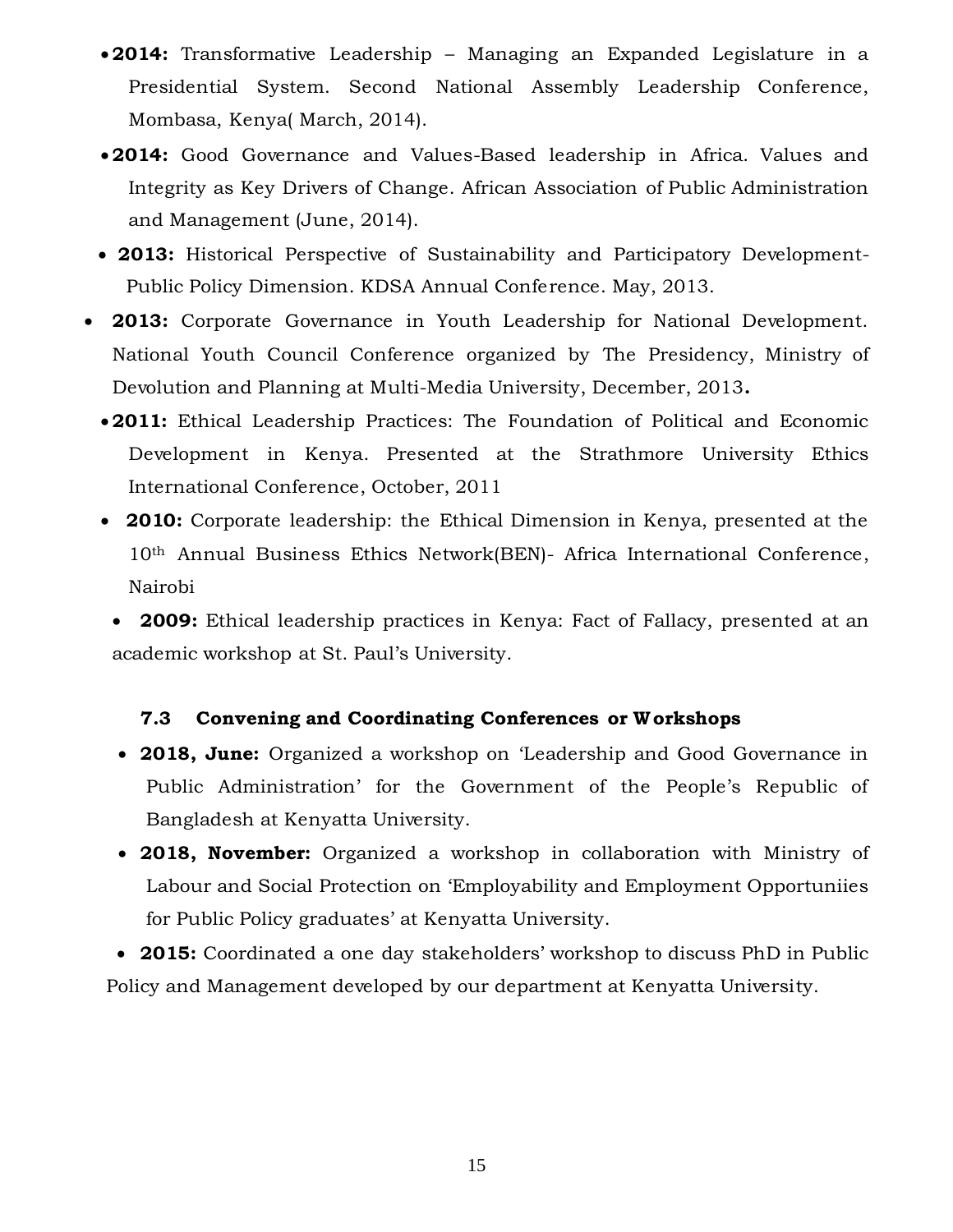### **8.0 RESEARCH AND PUBLICATIONS**

### **8.1 Articles in Refereed Journals**

- Minja, D. Ethical Practices for effective leadership: Fact or Fallacy- A case of Kenya. KCA Journal of Business Management, 2009 Vol 2.p1-14
- Minja, D. Corporate Leadership Styles and Practices in Kenya: African Leadership Review: Journal of Leadership, Governance and Development, Vol.2, No.1 June 2010, pp.11-39.
- Minja, D. Leadership Practices: A Case of Selected Corporate Institutions in Kenya. Journal of Entrepreneurship, Language and Technology in Africa Vol 2, No 2 (2010)
- Minja, D. Comparative Analysis of the Impact of Organization Development interventions on Organizational leadership and management practice. A Case of Green Earth (GEP). Journal of Entrepreneurship, Language and Technology in Africa Vol 3, No 1 June, 2011,pp.199-222.
- Minja, D. Ethical Practices; The Foundation of Political and Economic Development in Kenya: Journal of leadership, Governance and Development in Africa, Vol. 3, No.2 December 2011, pp. 89-113.
- Minja D. The Imprints of Leadership. Journal of Leadership, Governance and Development in Africa. Glasgow, Vol. 5 No.8, June, 2013, pp.8-24.
- Minja, D. The Signature of Effective Leadership. Public Policy and Administration Research, Vol. 3 No. 10, October, 2013
- Minja, D. Accountability Practice in Kenya's Public Sector. International Journal of Business Management Review; Vol.1. No.4, December, 2013,pp.54- 63.
- Minja D. Ethical Leadership for Development of Political Governance in Kenya: An Empirical Review. International Journal of Current Business and Economics. Vol. 1, NO 1 pp. 006012. November, 2012.
- Minja,D. Management Fibrillation and its Influence on Results-Based Management Practice in Kenya's Public Sector. Public Policy and Administration Research,Vol. 5, No. 2(2015) , pp.22-27.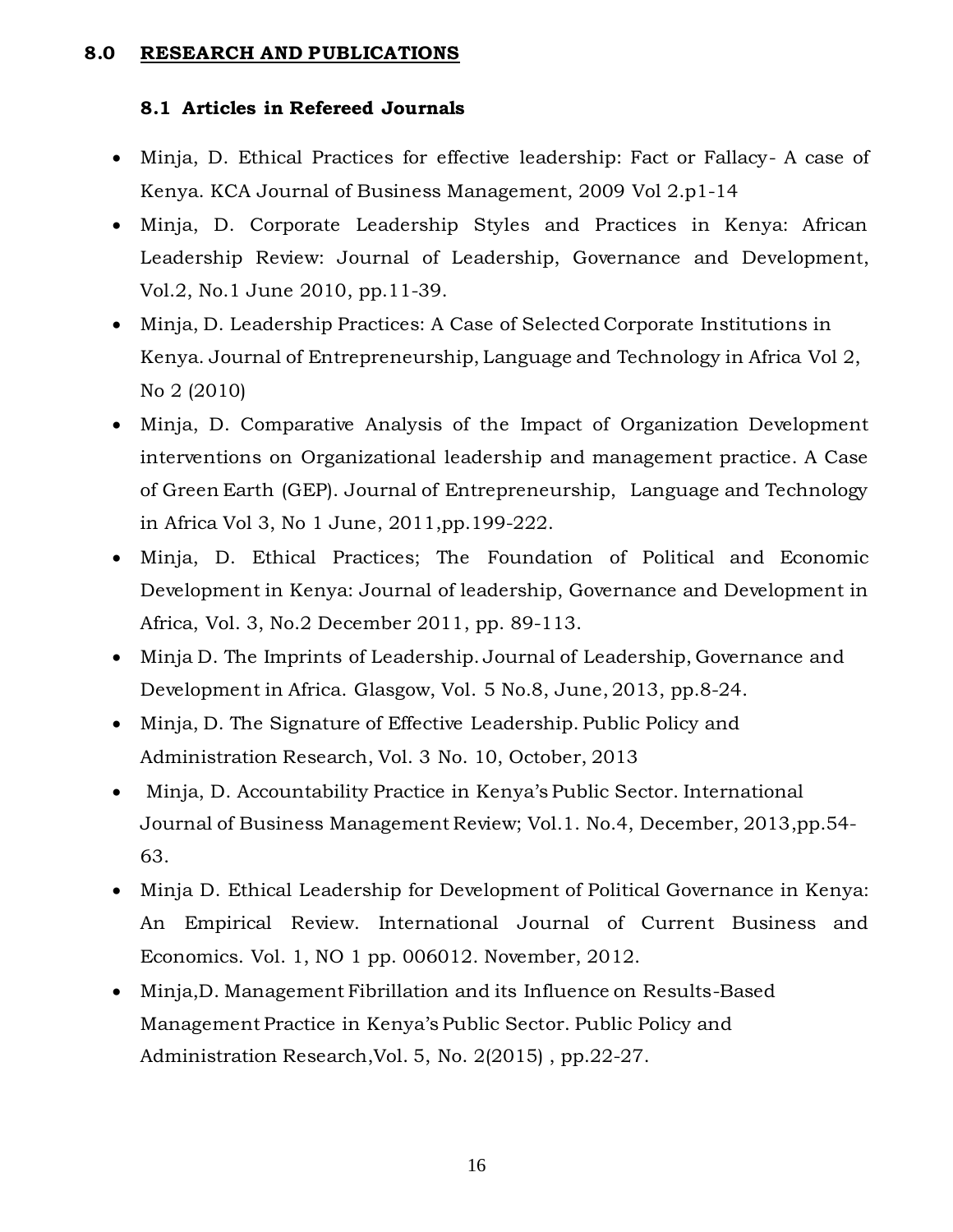- Minja, D. An Assessment of the Practice of Results- Based Management in the Public Service: The Case of Kenya. Journal of Human Resource and leadership. Vol.1, Issues 2, No. 1 2016
- Minja, D. Re-Thinking Ethical Leadership in Kenya: Adopting a New Paradigm. Journal of Values-Based Leadership. Vol. 10, Issues 1, Winter/Spring 2017
- Minja, D., Ndethiu, L. The Impact of Founder's Syndrome on Leadership Transition from Entrepreneurial Visionary to Shared Vision. African Leadership Review: Journal of leadership, Governance and Development, Vol.3, No.2 June 2011, pp 21-52.
- Ngure, P., Minja, D. Nyaoke Lorraine. Malaria Healthcare Policy Change in Kenya: Implications on Sales and Marketing of Anti-Malarial Drugs. Journal of Vector Borne Diseases. 2012 March, 49(1) 27-32.
- Kiarie J. Minja D. The Role of Corporate Governance in Mitigating Investors Risks at Nairobi Securities Exchange. European Journal of Business and Management, Vol 6, No 8 (2014),pp.182-187.
- J.W. Nderitu,D. Minja, S. Muriithi. An Investigation of Challenges Facing Christian Universities in Kenya. International Journal of Management Sciences. Vol.4, No.3, 2014, 129-143.
- Stephen Laititi Mutunga, David Minja, Paul Gachanja. Innovative Adaptation and Operational Efficiency On Sustainable Competitive Advantage Of Food And Beverage Firms In Kenya. European Journal of Business and Innovation Research, Vol. 2 No 2, pp. 32-50, May 2014.
- Mutunga,S.L. David Minja, Generic Strategies Employed By Food and Beverage Firms In Kenya and Their Effects On Sustainable Competitive Advantage. International Journal of Business Management Review. Vol 2, No.6 pp.1-15, November, 2014
- Mutunga,S.L., Minja,D. , Gachanja,P. Resources Configurations On Sustainable Competitive Advantage Of Food And Beverage Firms In Kenya: A Resource Based View Of The Firm. European Journal of Business and Management. Vol. 6, No. 24, 2014(147-157).
- Mary Mugo David Minja Lily Njanja The corporate growth strategies adopted by local family businesses in the manufacturing sector in Nairobi County, Kenya.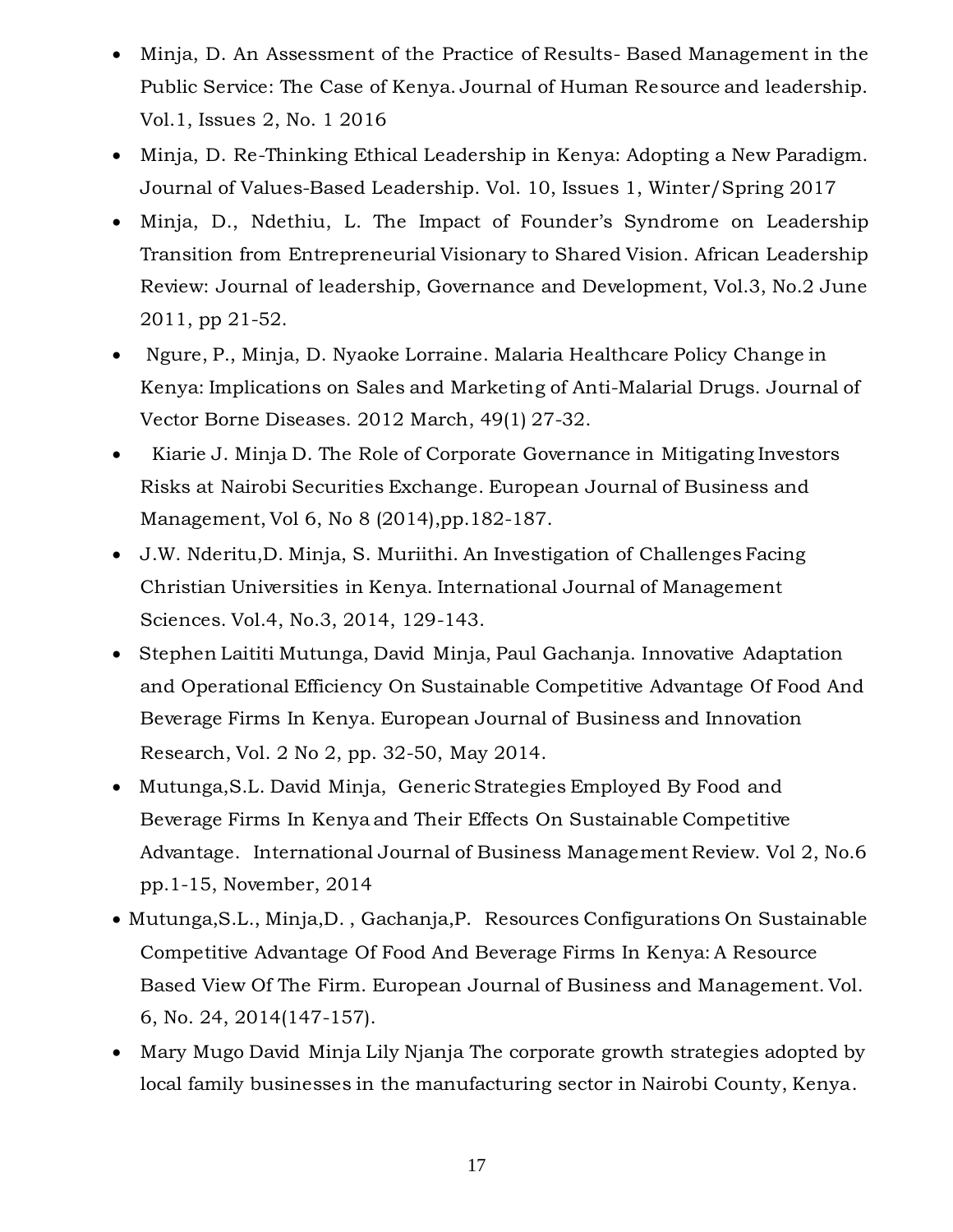European Journal of Business and Innovation Research,Vol.3,No.1,pp. 1-10, March 2015

- Mary Mugo David Minja Lily Njanja The effect of succession planning on corporate growth strategy among local family businesses in the manufacturing sector in Nairobi County, Kenya. European Journal of Business and Management, Vol. 7 No.6 (2015)
- Mary Mugo David Minja Lily Njanja The mediating effect of culture on management succession and corporate growth strategy among local family businesses in the manufacturing sector in Nairobi County, Kenya. European Journal of Business and Management, Vol. 7 No.5 (2015), 171-179.
- Minja D. Waweru, L. Strategic partnerships and their effects on building organizational capacity in the oil extractive industry in Kenya. European Journal of Business and Strategic Management Vol. 1. Issue No.2, pp 1-9, 2016.
- Kinyua Z, Minja D. The influence of Order of Reinstatement and Order of Compensation on Human Resource Practices in Selected State Corporations in Kenya. European Journal of Business and Strategic Management Vol.1, Issue 1 No. 1 pp144-156, 2016.
- Juma, G.A., Minja, D., Mageto, J. The Impact of Strategic Thinking on Organizational Performance: A Case of Uchumi Supermarket Limited. International Journal of Supply Chain Management Vol. 1, Issue 1 No. 1,pp 75-94,2016.
- Mary Mugo David Minja Lily Njanja. The Effect of Successor Commitment on Corporate Growth Strategy in Local Family Businesses in the Manufacturing Sector in Nairobi County, Kenya. African Multidisciplinary Journal of Research, Vol.1 No. 1 pp 153-170, 2016.
- Mutua, J., Mberia, H.K., Minja, D. Effectiveness of Debriefing As A Strategy of Dealing With Trauma Among Journalists in Kenya. International Journal of Communication and Public Relations. Vol.1,pp.1-10, 2016.
- Mutua, J., Mberia, H.K., Minja, D. Effectiveness of Talking Cure Therapy in Dealing With Trauma Among Journalists in Kenya. International Journal of Psychology. Vol. 1, pp.1-9,2016.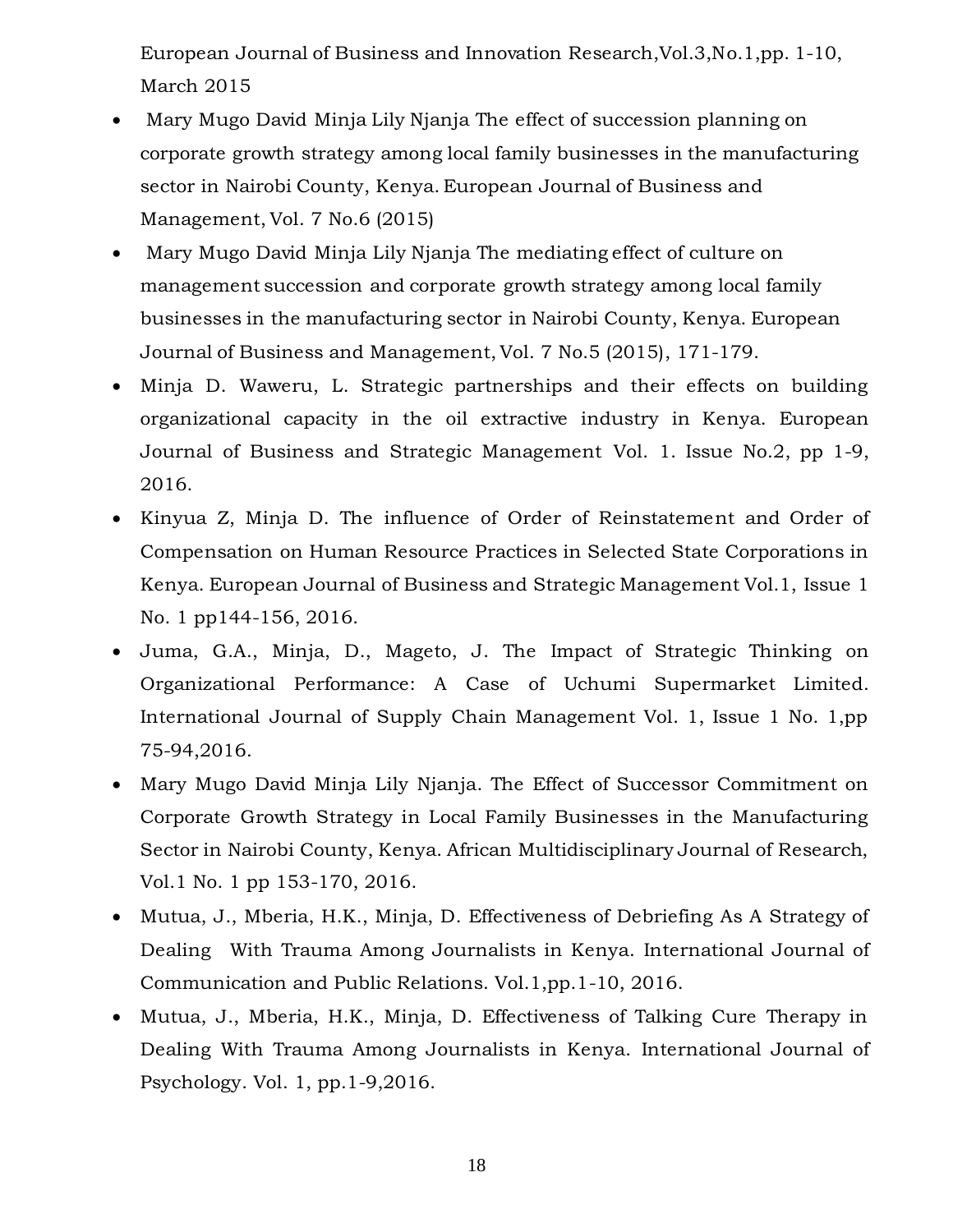- Kinyua Z, Minja D. Kiruthu K. The Effect of Order of Injunction, Gender and Marginalised Groups' Rules on Human Resource Management practices in Selected State Corporations in Kenya. Journal of Human Resource and Leadership. Vol. 1 Issue 2, NO. 2,2016
- Wangombe,N.M., Minja,D. Non-Financial Rewards and Their Effects on Employee Retention in the Public Sector in Kenya: The Case of The National Treasury. American Journal of Public Policy and Administration. Vol.3, Issue 1No.1, pp1-16,2018
- Jemtai, E.O. , Iravo, M., Minja, D. Influence of the Level of Citizen Participation on Governance of Projects in County Governments in Kenya. International Journal of Research and Innovation in Social Sciences. Vol. II,, Issue V, May, 2018
- N.R.Simiyu, L.Ngugi,D.Minja. The Influence of Project Planning and Implementation on the Performance of Agricultural Projects by Community Based Organizations in Bungoma County, Kenya. European Journal of Business and Management.Vol.10, No.28, 2018
- Jemtai, E.O., Iravo, M., Minja,D. Citizen Perceptions of the Governance of Projects in Kenya. International Journal of Innovative research and Knowledge. Vol. 3, Issue 5, May, 2018
- Jemtai, E., M., Minja,D. Inclusivity and Quality of County Government Projects Through Education to meet The Demands of The 21st Century. The International Journal of Humanities and Social Sciences. VOL. VI, Issue 10, October 2018
- Ndegwa E.,Minja,D. Determinants of Employee Satisfaction Among County Government Enforcement Officers in Kenya. The Case of Nairobi City County. International Journal of Current Aspects, Vol. 1, Issue II, 2018,pp129-148
- Ndegwa, S.N.,Minja,D. Effect of Access To Information on Public Participation in Governance of Devolved Government Systems. A case of Naivasha Sub-County. International Journal of Education and Research, Vol.6, No. 11, November, 2018
- Ndegwa, S.N.,Minja,D. The Influence of Civic Education on Public Participation in Governance of Devolved Government Systems. A case of Naivasha Sub-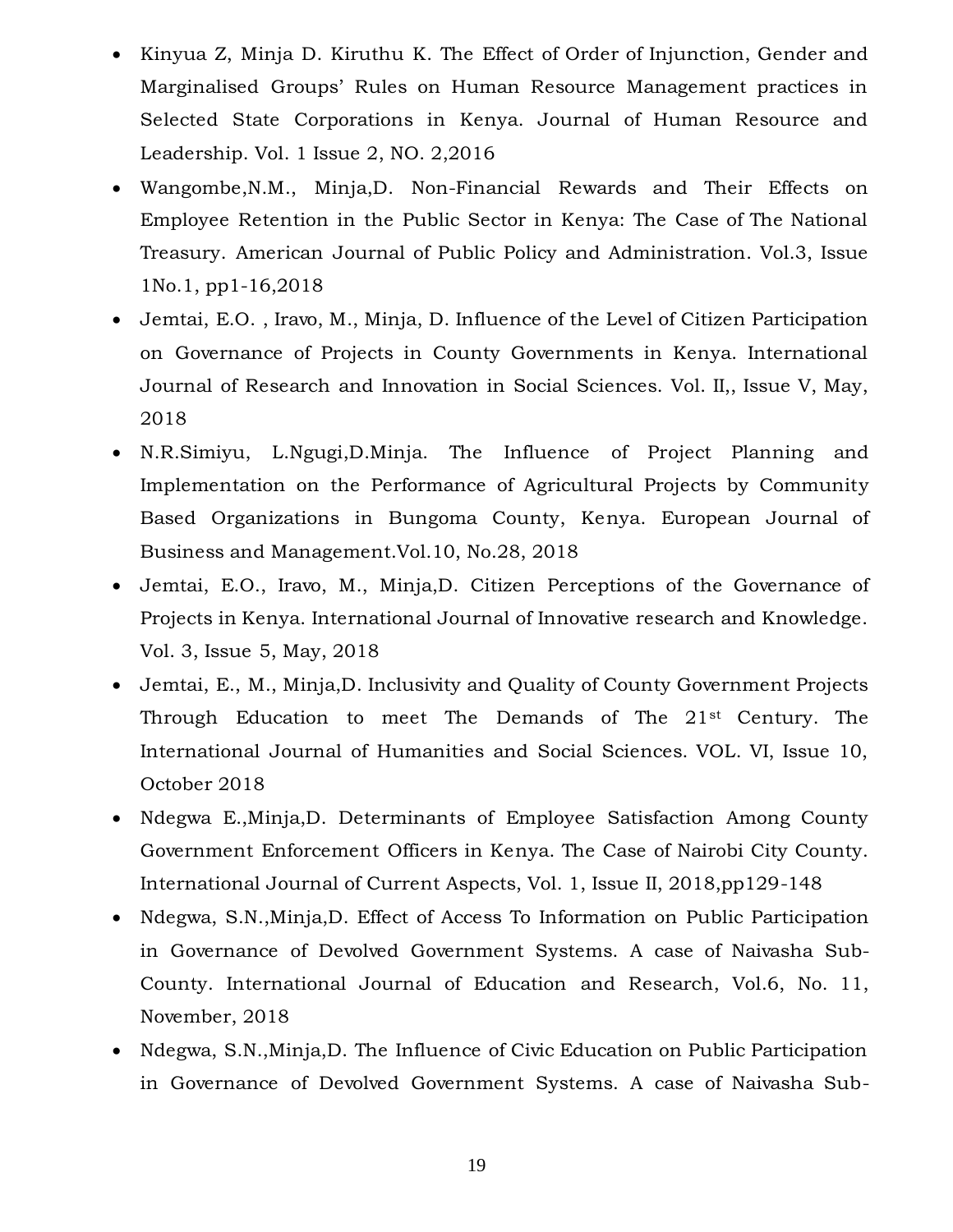County. The Strategic Journal of Business & Change Management, Vol. 5, Issue 4, pp. 2246- 2258

- Mutungi, M.M., Minja, D., Njoroge, G. The Role of Change Leadership on The Transformation of Kenya Police Service. International Journal of Scientific and Research Publications, Volume 9, Issue 1, January 2019, ISSN 2250 -3153
- Githae, N.M. Minja D. Procedural and Institutional Challenges on the Practice of Integrity and Ethical Practices in the Public Sector in Kenya. The International Journal of Humanities & Social Studies. ISSN 2321 – 9203Vol 7 Issue 1 DOI No.: 10.24940/theijhss/2019/v7/i1/HS1901-040 January, 2019.
- M.M.Mutungi,G.G. Njoroge, D. Minja.Moderating Effects of Organizational Culture on the Factors Affecting Transformation of the Kenya Police Service. International Journal of Innovative Science, Engineering and Technology, 2019
- W.J. Warutumo, D. Minja. Effects of Devolved County Administration Initiatives on Maintenance of Law and Order in Laikipia County, Kenya. International Academic Journal of Law and Society.1(2) 186-207, 2019
- T.M.Njeru,D. Minja. Determinants of implementing Cash transferProgram for Orphans and Vulnerable Children. A Case of Isiolo County, Kenya. International Academic Journal of Law and Society.1(2),411-434,2019
- F.M. Jimale, D. Minja.Detrminants of Effective Civil Registration in Kenya. International Academic Journal of Law and Society.1(2),121-137
- O.H.Elmi, D.Minja. Effects of Hunger Safety net Program on Livelihood Improvement in Wajir County, Kenya. International Academic Journal of Law and Society.1(2),435-449,2019
- C.W. Wanyonyi, D. Minja.Effect of devolution on the Implementation of Pre-Primary Education.A Case of Bungoma, County,Kenya. International Academic Journal of Law and Society.1(2),290-311,2019
- Leshore, L. Minja, D. Factors Affecting Implementation of Vision 2030 Flafship Projects in Kenya: A Case of Galane-Kulalu Irrigation Scheme. International Academic Journal of Law and Society,2019.
- J.Kipruto, D. Minja. Effects of Corporate Governance Practices on Financial Performance of Parastatals in Kenya. Case of Kenya Pipeline Company (KPC). International Academic Journal of Economics and Finance 3(6) 223-232,2020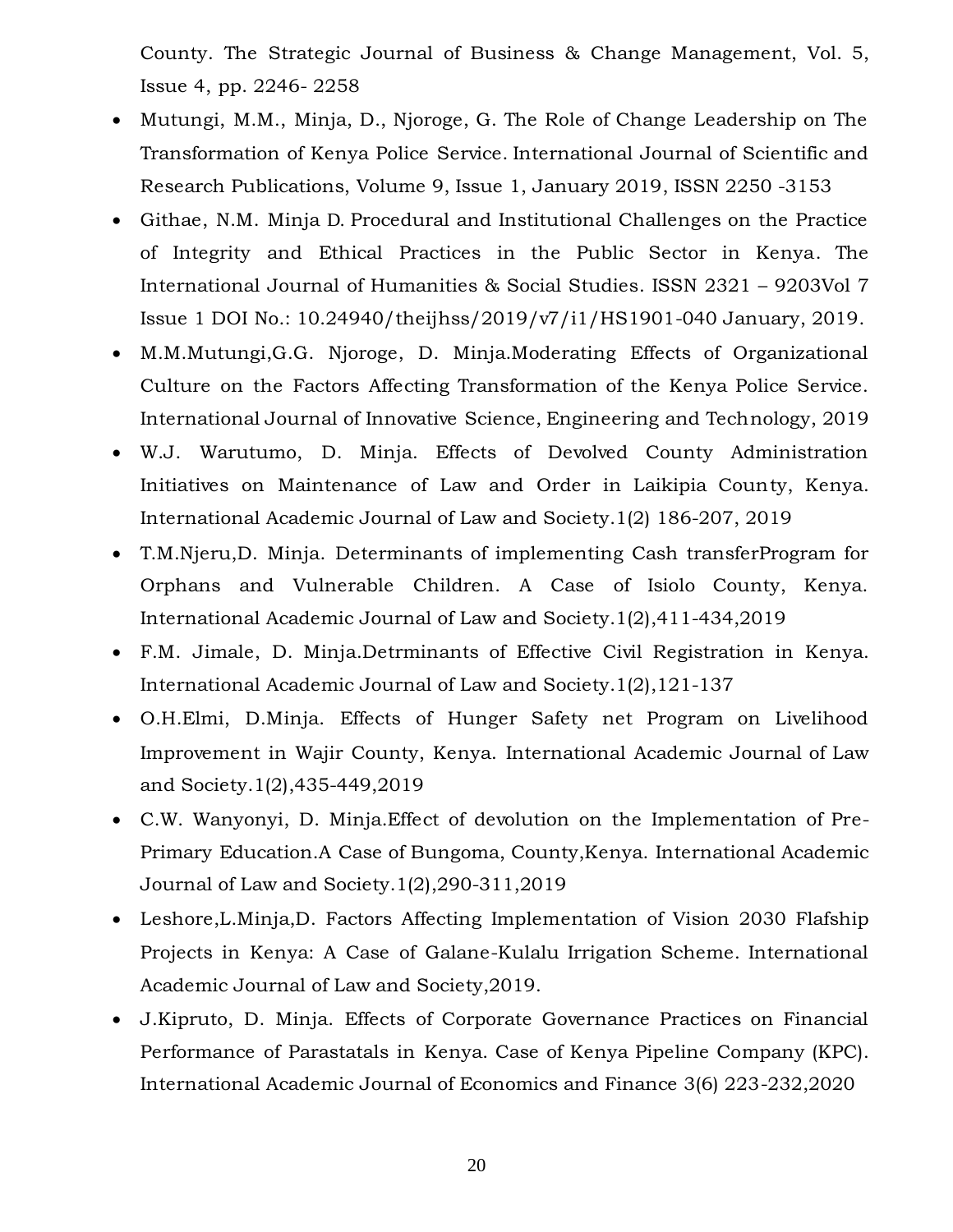- Minja,D. Strategic Philosophy and Competitive Advantage: Conceptual Understanding and Application in Public Sector Organizations. East African Journal of Business and Economics 2(1) 10-19, 2020
- E.J. Moi, D. Minja, F. Makhamara. Administration of Legal Issues in African Development for Global Sustainability. East African Journal of Law and Ethics 2(1),1-9, 2020
- G.C. Chombo, D. Minja. Assessing the Effects of Community Based Organizations' Activities on Poverty Alleviation in Mwatate Division, Kenya. Journal of Poverty, Investment and Development.Vol.53,2020,pp.38-45
- Carolyne A. Imaya, Minja, D. Leadership Dynamics and Public Participation in Kenya: A Case of Constituency Development Fund Projects in Manyatta Constituency, Embu County, Kenya. The International Journal of Business & Management ISSN 2321–8916 Vol 8 Issue 11 DOI No.: 10.24940/theijbm/2020/v8/i11/BM2011-013 November, 2020
- Carol Nderi, David Minja. Effects of Training Methods on Employee Performance in Devolved Governments: A Case of County Government of Nyeri, Kenya. The International Journal of Humanities & Social Studies. Vol 8 Issue 11 DOI No.: 10.24940/theijhss/2020/v8/i11/HS2011-044 November, 2020
- Ismail Dubat,David Minja. Effect of Financial Management Practices on Performance of County Governments in Kenya: A Case of Garissa County Government, Kenya. The International Journal of Humanities & Social Studies. Vol 8 Issue 11 DOI No.: 10.24940/theijhss/2020/v8/i11/HS2011-032 November, 2020
- Ismail Ali Abdullahi, David Minja. Effect of Health Governance Structures on Provision of Health Care in Garissa County, Kenya. The International Journal of Humanities & Social Studies. Vol 8 Issue 11 DOI No.: 10.24940/theijhss/2020/v8/i11/HS2011-028 November, 2020

### **8.2 Articles in Conference Proceedings & Conferences Attended**

 **2008:** The Role of Strategic leadership in Peace Building: Association of Lay Training Ministers in Africa Conference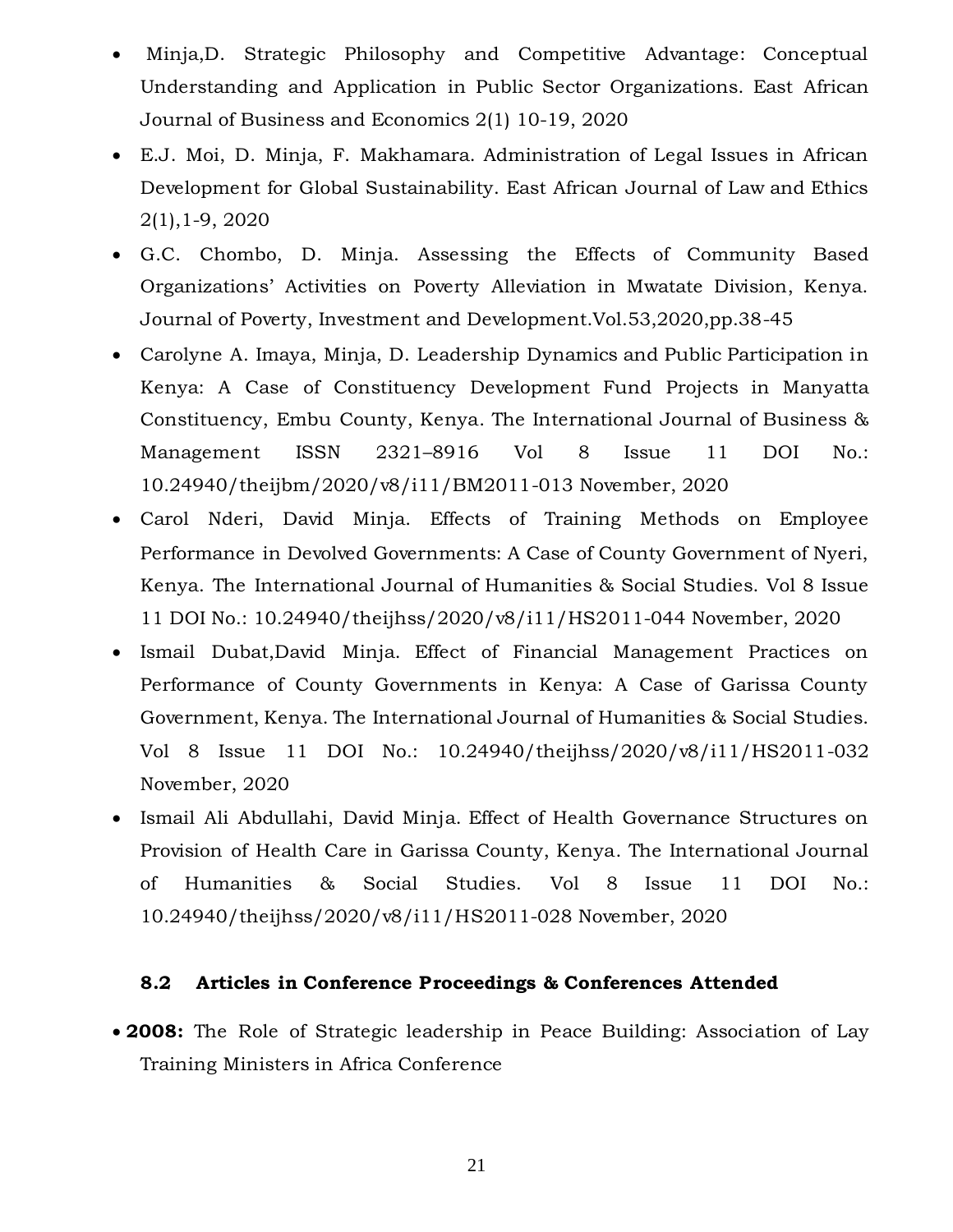- **2009**: The Impact of Micro Finance as a Strategy for Poverty Alleviation and Business Growth in Kenya: Research Seminar at St. Paul's University
- **2009:** Entrepreneurial Ethical Practices: Handong Global University, South Korea in collaboration with St Paul's University
- **2009:** Ethical leadership practices in Kenya: Fact of Fallacy, presented at an academic symposium at St. Paul's University.
- **2010:** Corporate leadership: the Ethical Dimension in Kenya, presented at the 10th Annual BEN- Africa International Conference, Nairobi Kenya.
- **2011 :** Ethical Leadership for Political and Economic Development in Kenya: Strathmore University 8th Annual Ethics Conference, 2011,Nairobi Kenya.

 **2014:** Management Fibrillation and its Influence on Results-Based Management in Kenya's Public Sector. First Asia- Pacific Conference on Global Business, Economics, Finance and Social Sciences. AP14 Singapore Conference, August, 2014.

 **2017:** Post- Independence Inter- and Intra- State Conflicts in Africa, With Special Reference To The Eastern Africa Region. National University of Public Service, Budapest, Hungary 5th October, 2017.

### **8.3 Books**

- Minja D, Aswani D (2009) Industrial Relations in Kenya: Principles and Practices. Integrity Publishers, USA.ISBN13: 0-9821175-6-9
- Barine K Minja D. (2011) Transformational Corporate Leadership. Integrity Publishers, USA. ISBN 13: 978-0-9828630-1-5
- Barine, K. Minja, D. Muhoho, J. (2015). Leading Strategic Change. Integrity Publishers, USA ISBN 13: 978-1-937455-24-8
- Barine K. , Minja, D. Inside the Boardroom: Theory and Best Practices for Effective Corporate Governance .( under review )

# **9.0 NETWORKING AND COLLABORATION W ITH EXTERNAL ORGANIZATIONS**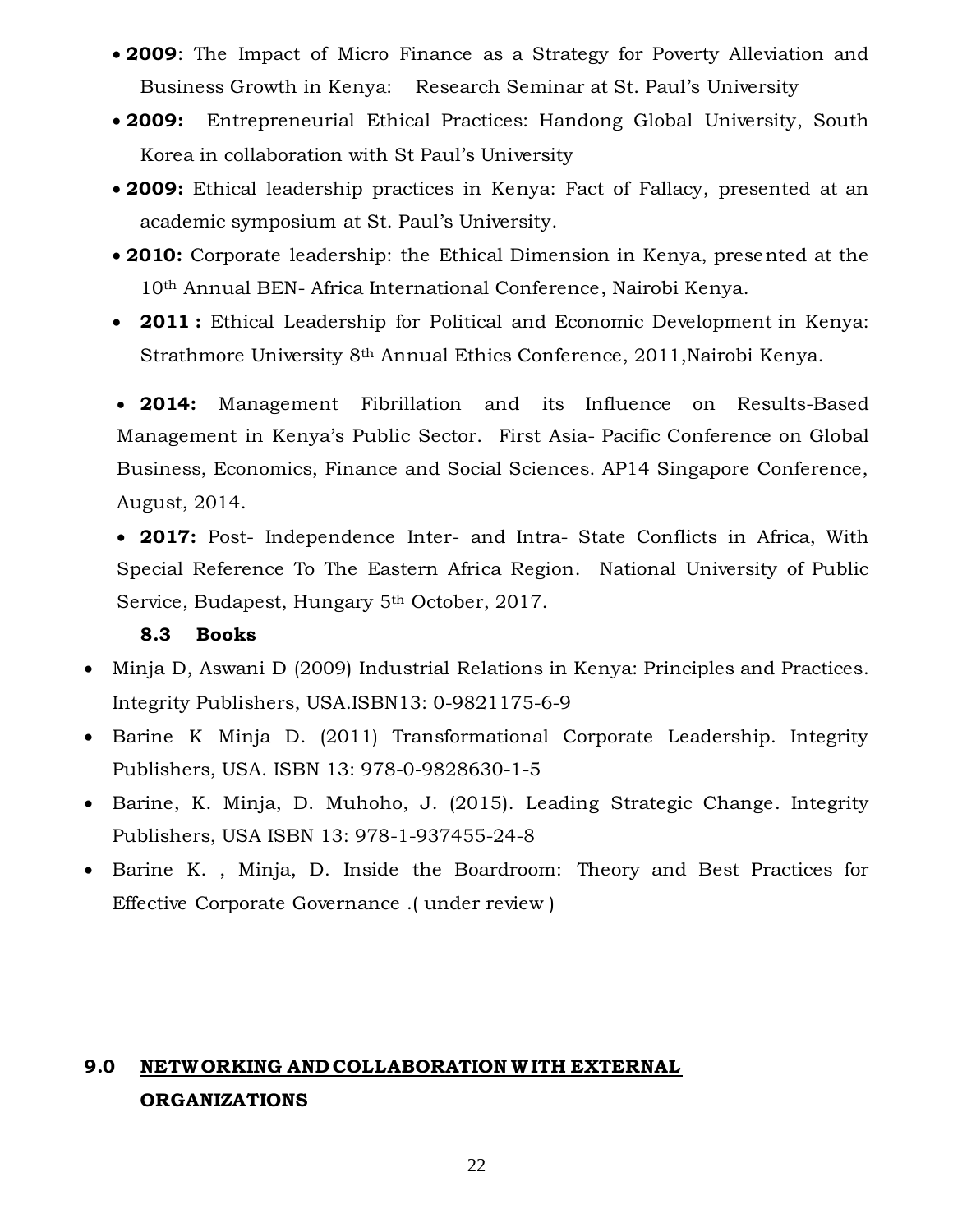- **2020:** Initiated Collaboration between Department of Public Policy and Administration and Kenya Institute of Public Policy Research and Analysis (KIPPRA)
- **2019:** Initiated Collaboration between Department of Public Policy and Administration and African Association of Public Administration and Management (AAPAM)
- 2017: Entered into a collaboration between Department of Public Policy and Administration and National University of Public Service, Budapest, Hungary
- **2017:** Facilitated the development of Strategic Plan for Kenya Agricultural Livestock Research Organization (KALRO) under KU- KALRO collaboration agreement.
- **M ay – July 2015:** Led a team from KU, Strathmore University and Kenya School of Monetary Studies in developing a Financial Sector Policy Analysts Capacity Building Programme.
- **2014:** Pursued collaboration with Ben Gurion University of the Negev, Department of Public Policy and Administration.

## **10.0 EXTERNAL AND INTERNAL GRANTS**

- **April 2020 to date: Principal Investigator-** Participation of Women in Corporate Governance. A 5-year research project funded by Bill & Melinda Gates Foundation.
- **September, 2020 to date: Researcher,** Women Empowerment: Micro-Level Estimation for Women Empowerment Index. A 5- year research project funded by Bill & Melinda Gates Foundation.
- **M ay-June 2018:** Won a contract worth Ksh. 900,000 to train 1Cabinet Secretary and 10 Deputy Secretaries from the Government of the People's Republic of Bangladesh. The programme focused on 'Leadership and Good Governance in Public Administration'.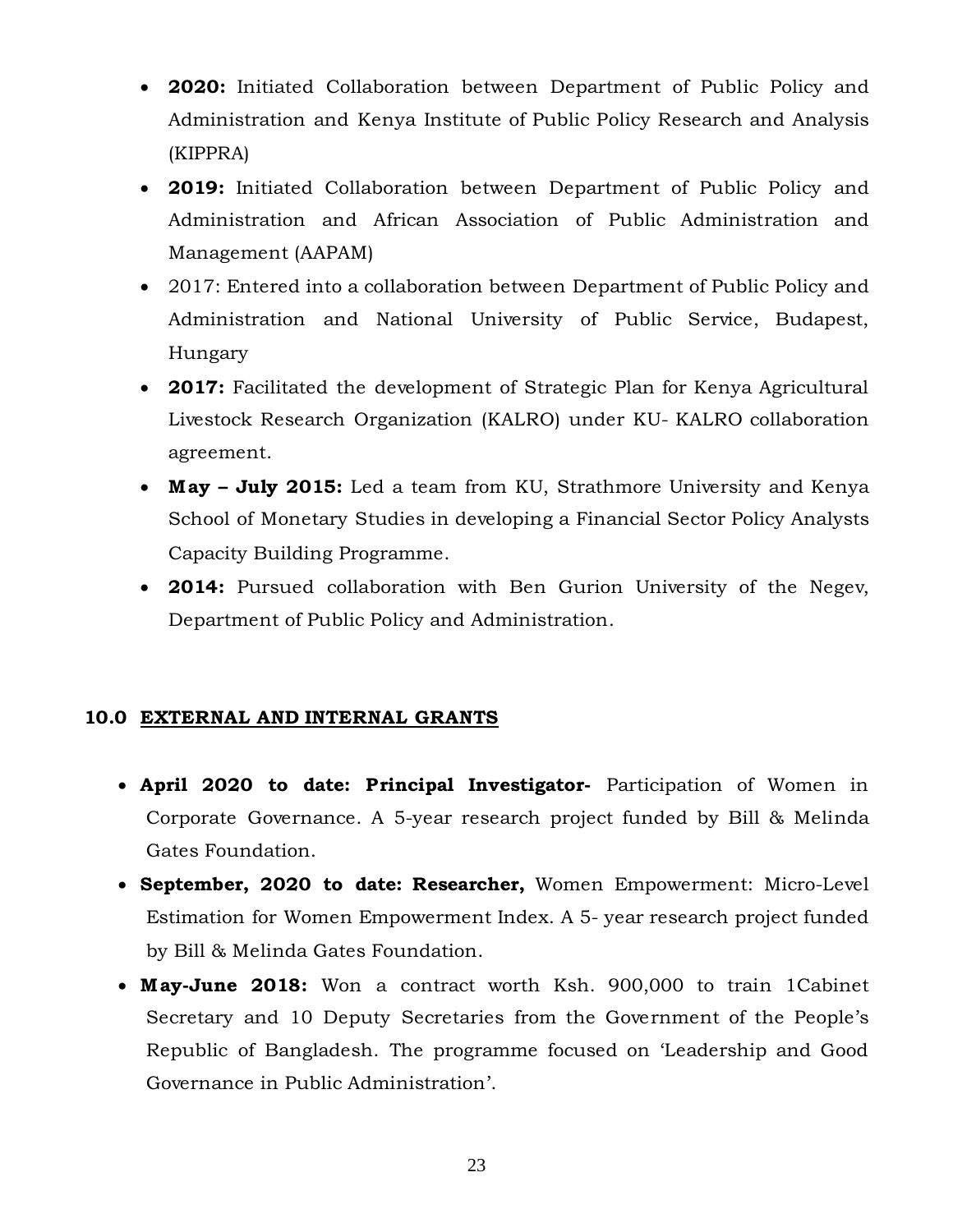- **January 2018**: Won a consultancy contract worth Ksh 1,040,000 to develop Public Relations Society of Kenya Strategic Plan. Funds to be channeled through KU Consultancy Unit
- **September, 2017**: Awarded European Union's Erasmus Grant+ amounting to 2976 Euros as a visiting professor at National University of Public Service(NUPS) and Pazmany Catholic University both in Budapest, Hungary.
- **2015:** Won funding worth US\$ 22,250/= to develop a curriculum for Financial Sector Policy Analysts in Kenya. The funding was provided by Financial Sector Deepening Trust.
- **2014:** Won a grant from The Research Foundation of The State University of New York worth Ksh. 169,200.
- **2014:** Developed two consultancy proposals for training the leadership of Embu County Government and top employees of the County Parliament.
- **2013:** Awarded Kshs.126,250/= Research Grant by Vice-Chancellor, Kenyatta University.
- **2007:** Won funding proposal Ksh.1,150,000/= for capacity building of Saccos in four provinces ( Nairobi, Central, Eastern and Coast). The funding was given by Swedish Cooperative Centre and Cooperative Bank.
- **2005:** Won funding worth US\$ 100,000/= for conducting institutional assessment on management and leadership needs of cooperativ**e** societies in Nyandarua County. The proposal was funded by Slovak Aid & UNDP Slovakia

## **10. 1 CONSULTANCIES**

- **December,2020:** Facilitated a training on Governance and Results-Based Management for the County Government of Nakuru.
- **April- July, 2020:** Facilitated the finalization of two (2) Strategic Plans for the State Department of Livestock and Directorate of Livestock Policy Research and Regulations, Ministry of Agriculture, Livestock and Fisheries, Kenya..
- **December, 16-20, 2019:** Facilitated Public Policy and Public Communication Workshop for Media and Public Relations Professionals in Dubai.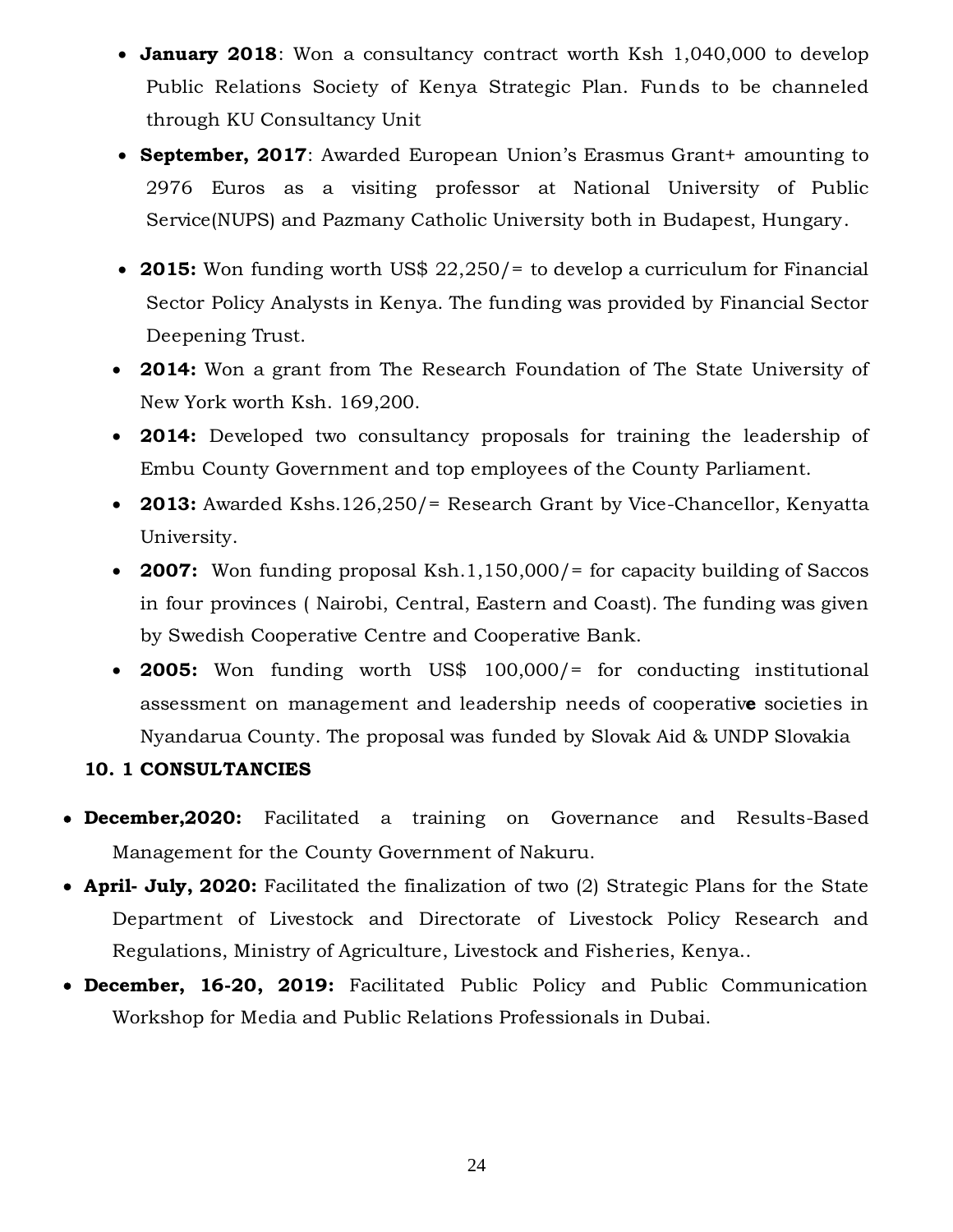- **August, 12- 16, 2019:** Transformative Leadership and Decision Making workshop for Women Vice Presidents of Public Universities in Ethiopia; funded by UN Women
- **July 11-13, 2019:** Facilitated Transformative Leadership and Corporate Governance Training for the Board of Public Relations Society of Kenya.
- **June- July 3rd , 2019:** Facilitator- Productivity and Business Process Reengineering, National Defense College- Kenya.
- **April-June, 2019:** UNDP Consultant to develop Strategic Plan for Political Parties Disputes Tribunal
- **April-June, 2019:** Commonwealth Consultant to develop Youth Mainstreaming Strategy for Commonwealth and Kenya.
- **January-M ay, 2019:** Team Lead in the Formulation of Hides, Skins and Leather Development Sector Strategy for Ministry of Agriculture, Livestock, Fisheries and Irrigation.
- **July,2018:** Conducted Board Performance Evaluation for National Crime Research Centre
- **June 20-25, 2018**: Lead Trainer- Senior Officials from Cabinet Office of the Government of the People's Republic of Bangladesh
- **April 2018- June 2018:** Lead Consultant- Formulation of Youth Mainstreaming (YM) Strategy Framework. Funding agency was the Commonwealth Secretariat, London.
- **January- M arch, 2018:** Facilitated the development of strategic plan for Public Relation's Society of Kenya
- **February 2018:** Facilitated an Entrepreneurship Development Program for CPF Financial Services
- **December, 2017- January, 2018**: Facilitated the development of Strategic Plan for Insurance Regulatory Authority
- **M ay – August, 2017**: Facilitated the development of 2017-2022 Strategic Plan of Commission on Revenue Allocation(CRA).
- **M arch, 2017:** Reviewed 2012-2017 Strategic Plan and Facilitated the development of 2017-2022 Strategic Plan of Kenya Roads Board.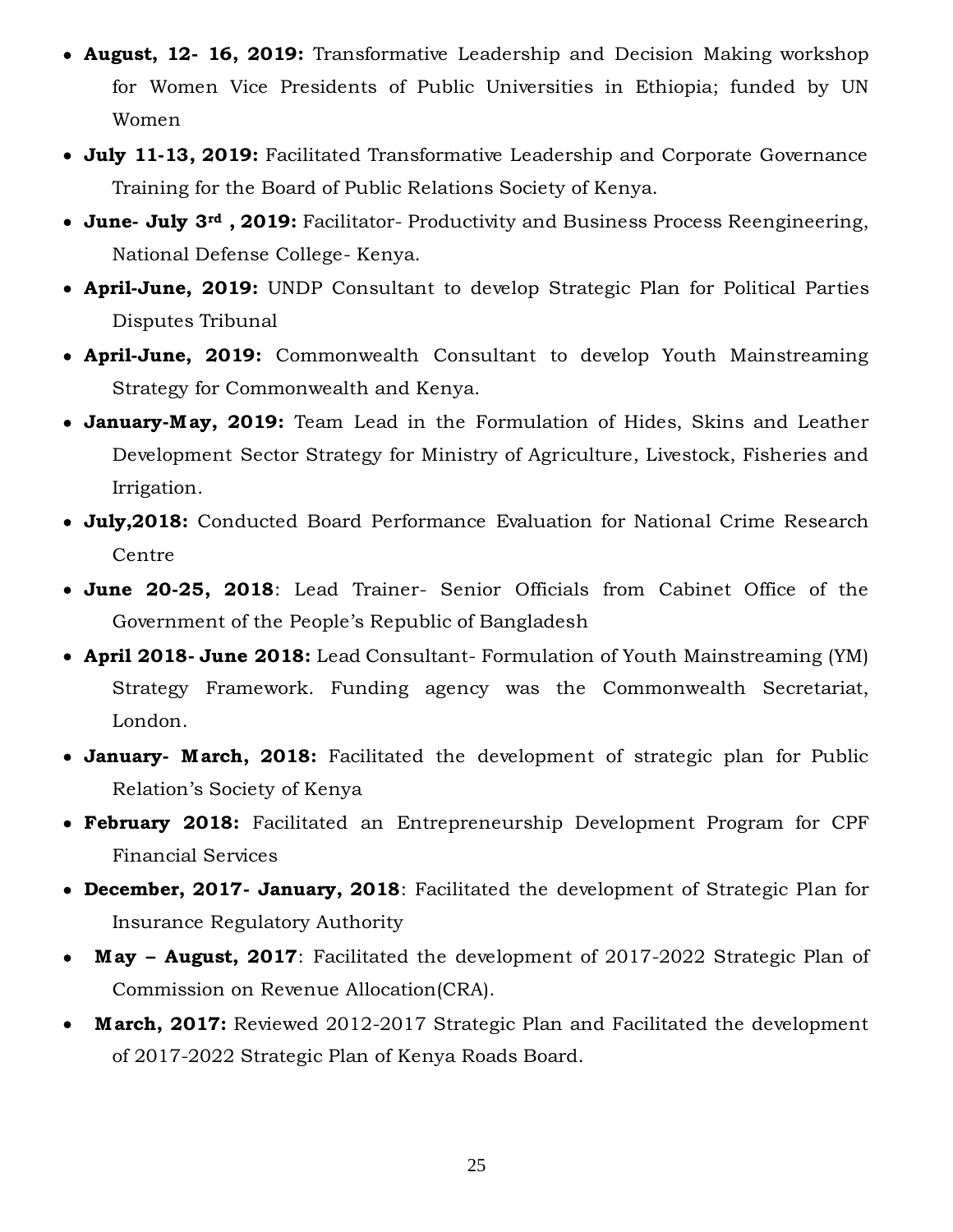- **M arch, 2017:** Inducted the Council and conducted governance training for National Crime Research Centre. Also reviewed the organization's Strategic Plan
- **M arch, 2017:** Inducted the Board of Kenya Water Towers Authority
- **December, 2016:** Facilitated the development of Strategic Plan of Machakos University
- **December,2016:** Facilitated the development of Strategic Plan of Kenya Agricultural and Livestock Research Organization(KALRO)
- **November, 2016:** Facilitated Performance Management training for Human Resources professionals for various county governments
- **November, 2016:** Facilitated a workshop for The National Assembly on Transformative and Servant Leadership in public service.
- **October, 2016:** Facilitated review of strategic plan of Murang'a University of Technology. I also trained the University Council on corporate governance and strategy.
- **August, 2016:** Facilitated corporate governance workshop for TANATHI Water Services Board
- **April, 2016:** Facilitated Transformational leadership workshop for CEOs and senior executives in Zanzibar.
- **M arch 2016:** Facilitated Public-Private Partnership workshop for Nakuru County Government
- **November, 2015:** Facilitated Strategic Planning and Performance Management workshop for the commissioners and management of Teachers Service Commission.
- **September 2015:** Inducted the Board of National Construction Authority
- **August 2015:** Inducted the Board of Directors of Kenya Roads Board
- **June, 2015:** Inducted the Board and Management of National Water and Pipeline Conservation
	- **M ay, 2015:** Corporate Governance training and Induction of the Board and Management of Export Processing Zones Authority.

 **April to June 2015: D**eveloped a curriculum for Financial Sector Policy Analysts in Kenya. The funding was provided by Financial Sector Deepening Trust.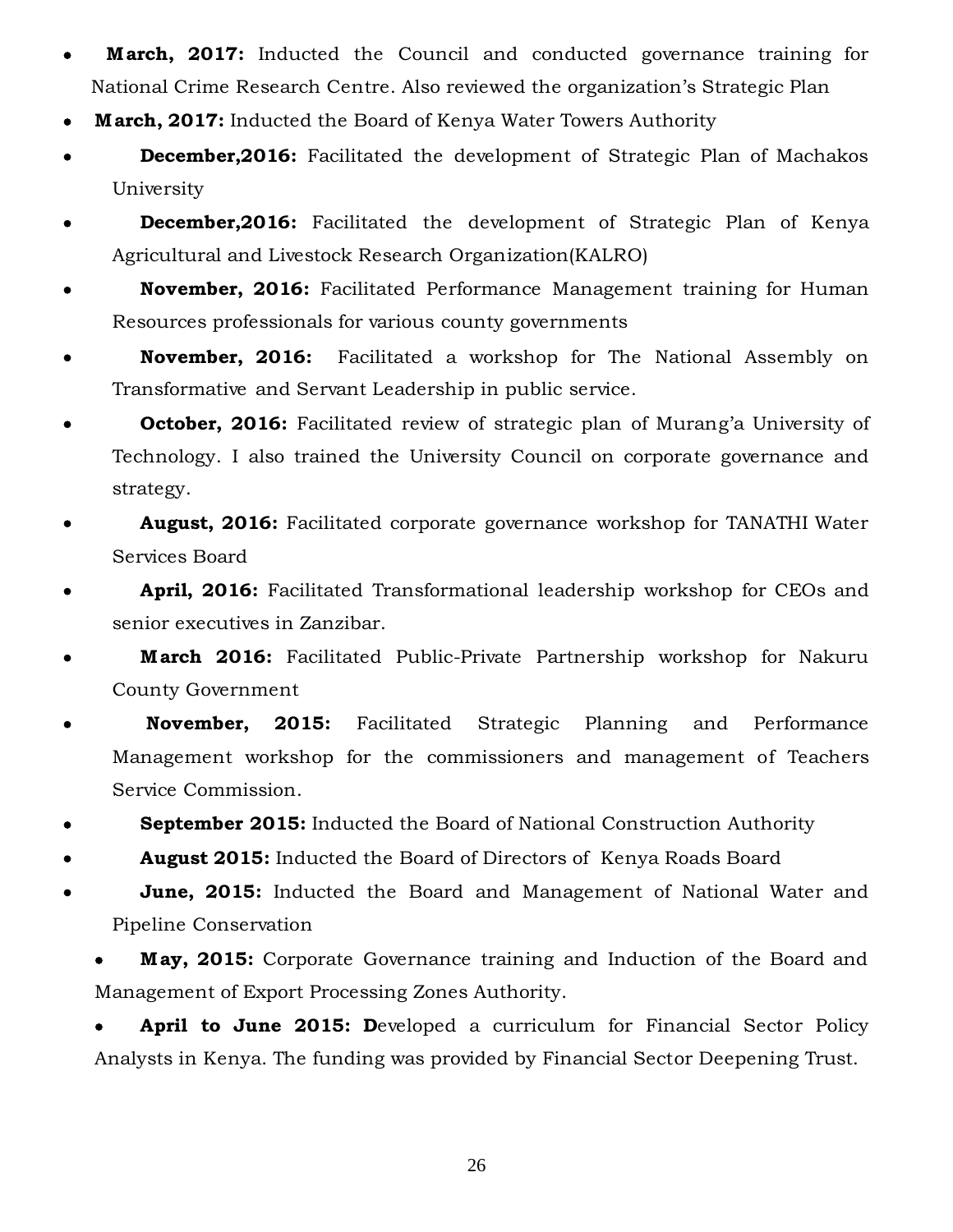- **April, 2015:** Facilitated the development of a corporate strategic plan for National Water Conservation and Pipeline Corporation
- **M arch, 2015:** Facilitated Corporate Governance training and Board Induction of Insurance Regulatory Authority
- **December, 2014:** Facilitated Corporate Governance training for Board of Trustees for National Council for Persons With Disabilities
- **November, 2014:** Facilitated Corporate Governance training for TANATHI Water Services Board
- **August,2014:** Training Director Generals of Republic of South Sudan on Corporate Governance and Strategic Leadership
- **July, 2014:** Corporate Governance Training and Induction for the Board of National Council for Persons With Disabilities
- **June, 2014:** Effective Governance and Strategic Thinking. Board and Management workshop for National Council for Population and Development (NCPD).
- **April, 2014: Integrity, Ethics and Fight Against Corruption in Public Service-** Workshop for Kenya Roads Board
- **February, 2014:** Transformative Leadership Managing an Expanded Legislature in a Presidential System. Second National Assembly Leadership Retreat. Funding Agency: research Foundation of State University of New York ( SUNY).
- **December,2013:** Conducted Board induction for National Youth Council, Ministry of Devolution and Planning
- **October, 2013- February, 2014:** Facilitated Strategic planning Development for Kenyatta University- City Campus
- **September, 2013:** Conducted Board Evaluation for Constituencies Development Fund Board
- **August, 2013:**Conducted Board Evaluation for Media Council of Kenya
- **June, 2013:** Facilitated a workshop 'Leading Organizational Change' for Nairobi Water & Sewerage Company
- **June- January 2014:** Development of NCCK( SMEP- LBG) Strategic Plan and Business Plan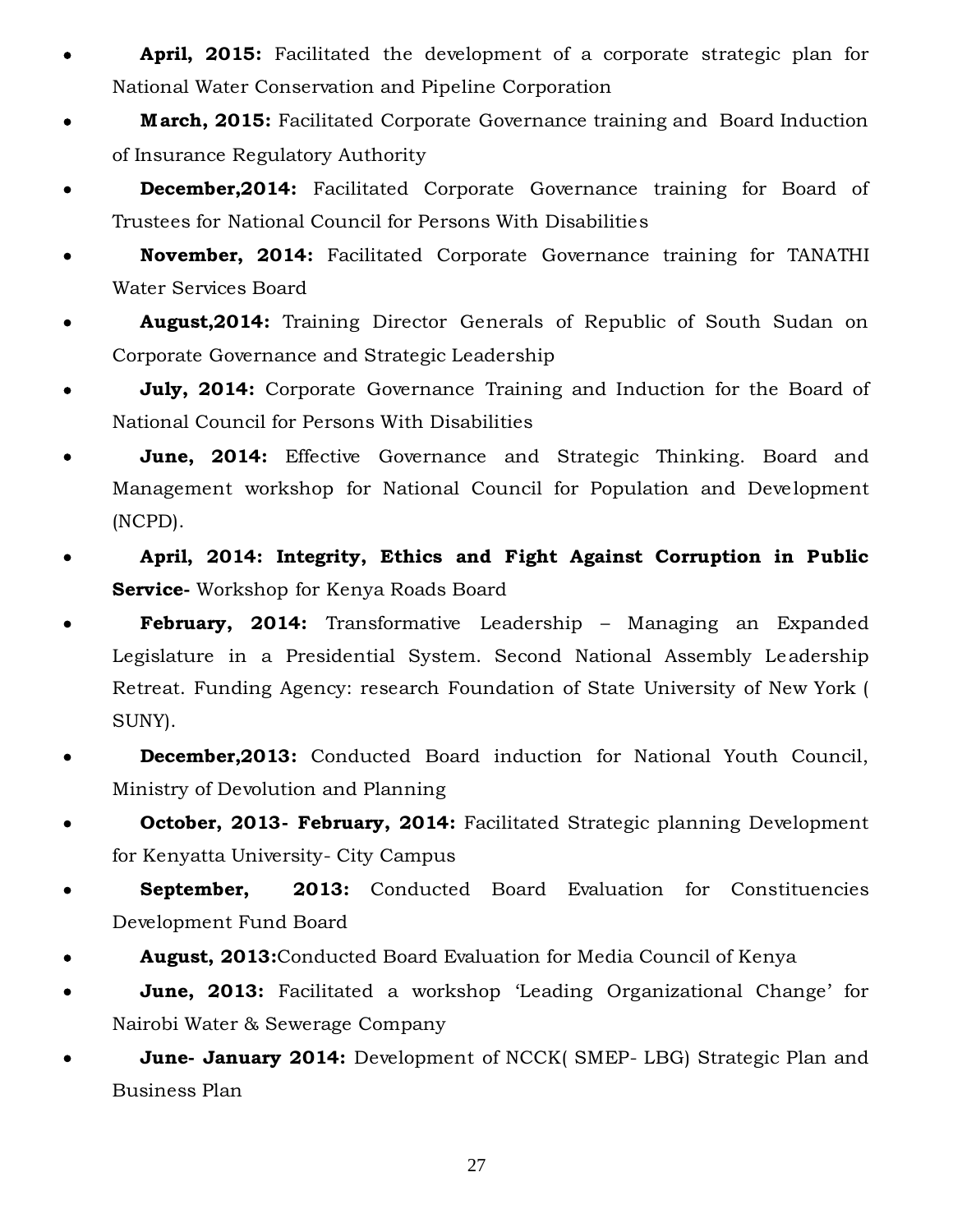- **M arch 2013:** Facilitated board induction and board evaluation of Kenya Roads Board
- **March 2013:** Facilitated Leadership workshop for the senior management of Tea Board of Kenya
- **February 2013:** Strategic Planning retreat for NASCOP

Task: Took the organization through strategic planning process.

 **February 2013- September, 2013:** Developed Corporate Strategic Plan for Media Council of Kenya

Tasks: Took the Board and management through strategic planning process.

Conducted review of just ended strategic plan

Developed Corporate Strategic Plan

- **January, 2013:** Facilitated training in Change Management and Reforms for National Police Service under the funding of Kenya Government and Swedish Police Board
- **October 2012:** National Housing Corporation Board Retreat

Facilitated a retreat for the Board of Directors and senior management. Issues covered included: leading corporate transformation, developing a new culture, organization restructuring, public financial management practice, devolution of services in line with the Constitution of Kenya 2010.

**September 2012: Director Generals W orkshop**

Training Director Generals of the Republic of South Sudan on strategic thinking and developing a new culture in post conflict era. Leading transformation was also dealt with.

**August 2012: Corporate Governance W orkshop**

Training Media Council Board and Senior Management on various aspects of good corporate governance

 **July 2012: Sierra Leone Public Servants** Training public servants in-charge of performance management and performance contracting in Sierra Leone.

# **June 2012: Training of County Commissioners**  Area of focus: Leadership Practice in Devolved Government

**April- M ay 2012: Training top leadership of M inistry of Housing**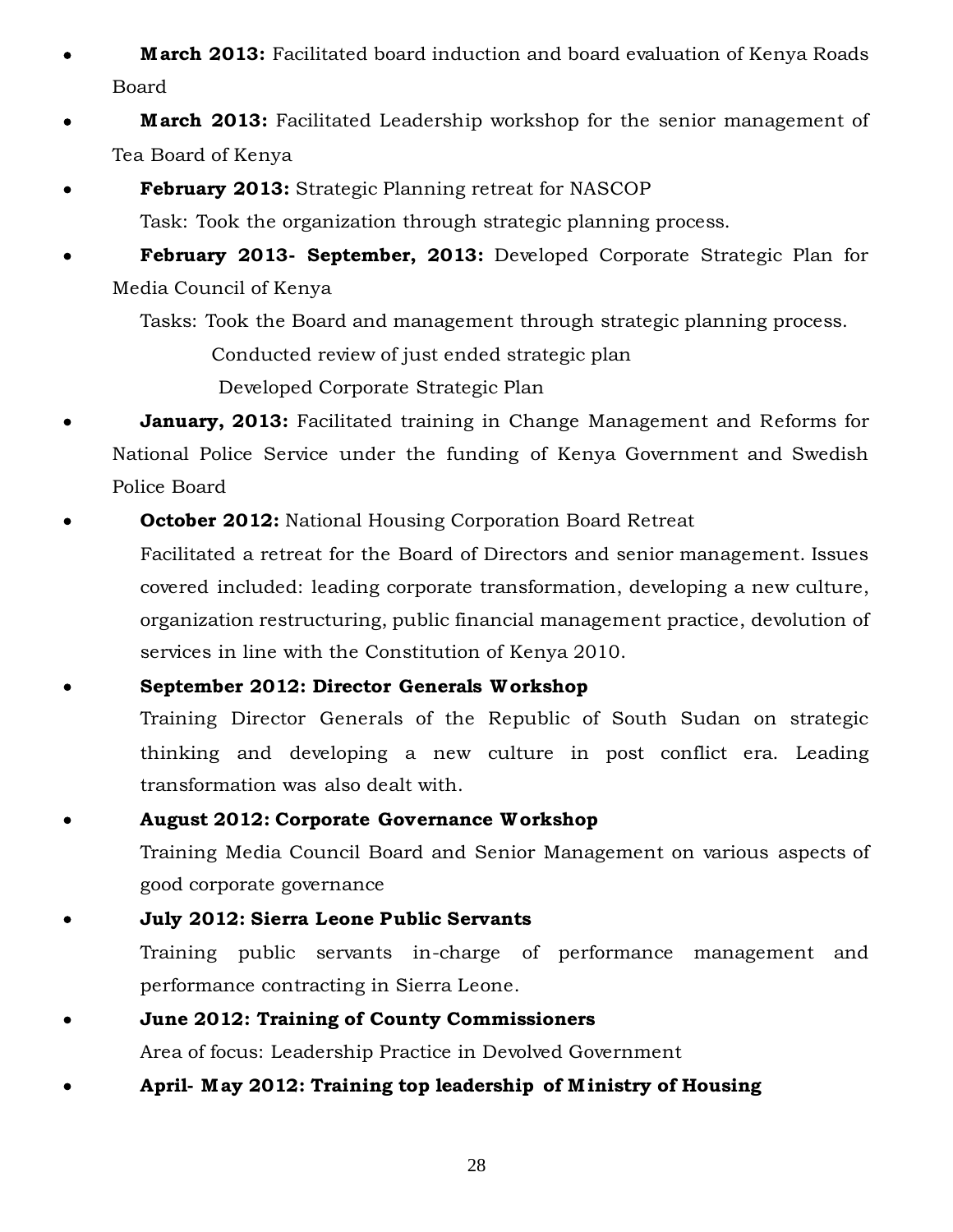Area of focus: Managing Change in the New Constitutional Order

**M ay 2012**

# **Local Government Board of Government of South Sudan- Juba**

Funding Agency- GIZ

Area of focus: Leadership and Management for Improved Performance in Local Governments

- **2012 April- M ay**
	- **Kenya Police Service Reform Programme.**

**Areas of focus:** Application of Leadership and Project Management Principles and Practices in Police Reforms

Funding Agency: Swedish Government through Swedish National Police Board

- **2011-December: Transformative Leadership for Post Bank senior management.**
- **2008- date:** Reviewer of degree programs submitted to Commission for Higher Education for accreditation.
- **Assignment:** Human Resources Development- providing technical advise to HR Director, review HR policies and HR Planning.

Contract period: June 2010 to September, 2010

Contracting organization: SIL International

 **Assignment: Formulation of a Strategic plan** Contract Period: May 2008- April, 2009 Contracting Organization: ACK St. Philips Parish, Gachie

 **Assignment: Leadership Development Training**. Target Group: Christian leaders drawn from Kenya, Nigeria, Egypt, Uganda and Tanzania.

Period: November, 2008

- Contracting Organization: Association of Christian Lay Centers in Africa ( ACLCA).
- **Assignment:** Leadership Development Training for Africa women Christian leaders held at Co-operative College, Kenya

Period: July, 2008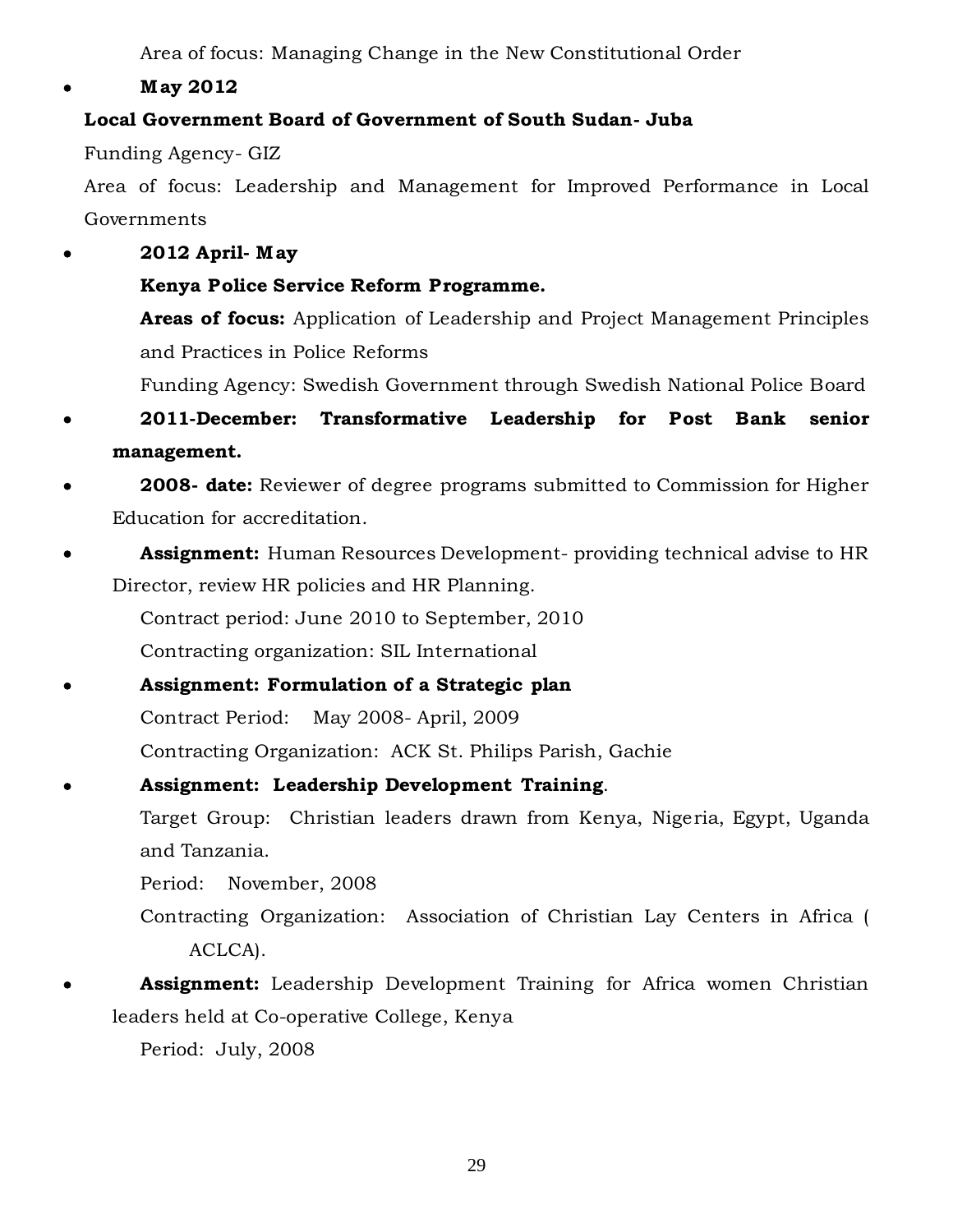Contracting Organizations: Pan Africa Christian Women Association & Association of Evangelicals for Africa.

- **Assignment: M icro Finance training** Period: May, 2008 Organization: Ndetika Rural SACCO- Kikuyu
- **Assignment : Capacity building of 8 dairy cooperatives in**

# **Nyandarua district**

Contract period: 16 months [May 2005-June 2006]

Funding agencies:UNDP-Slovakia & government of Slovakia

**Assignment:** Capacity building of Rural Saccos and Micro Finance **groups**.

| Contract period: | August 2005-December 2006                  |
|------------------|--------------------------------------------|
| Client:          | Cooperative Bank of Kenya                  |
|                  | Funding agency: Swedish Cooperative Centre |

## **TASKS**

- **Evaluation of Micro Finance Programs.**
- Development of Micro Finance Lending Tool kit.
- Development of Micro Finance Training Manual
- Development of strategic plans
- Development of business plans
- Conducting PRAs to establish client's perception on products/services offered by SACCOs and their competitiveness in the financial services sector.
- Conducting trainings in the following areas:
	- o Groups' formation and management
	- o Leadership and Governance
	- o Business start-up and management
	- o Marketing and customer care
	- o Financial management
	- o Business Planning

# **Assignment: Building management capacity of SOMWO and its clients**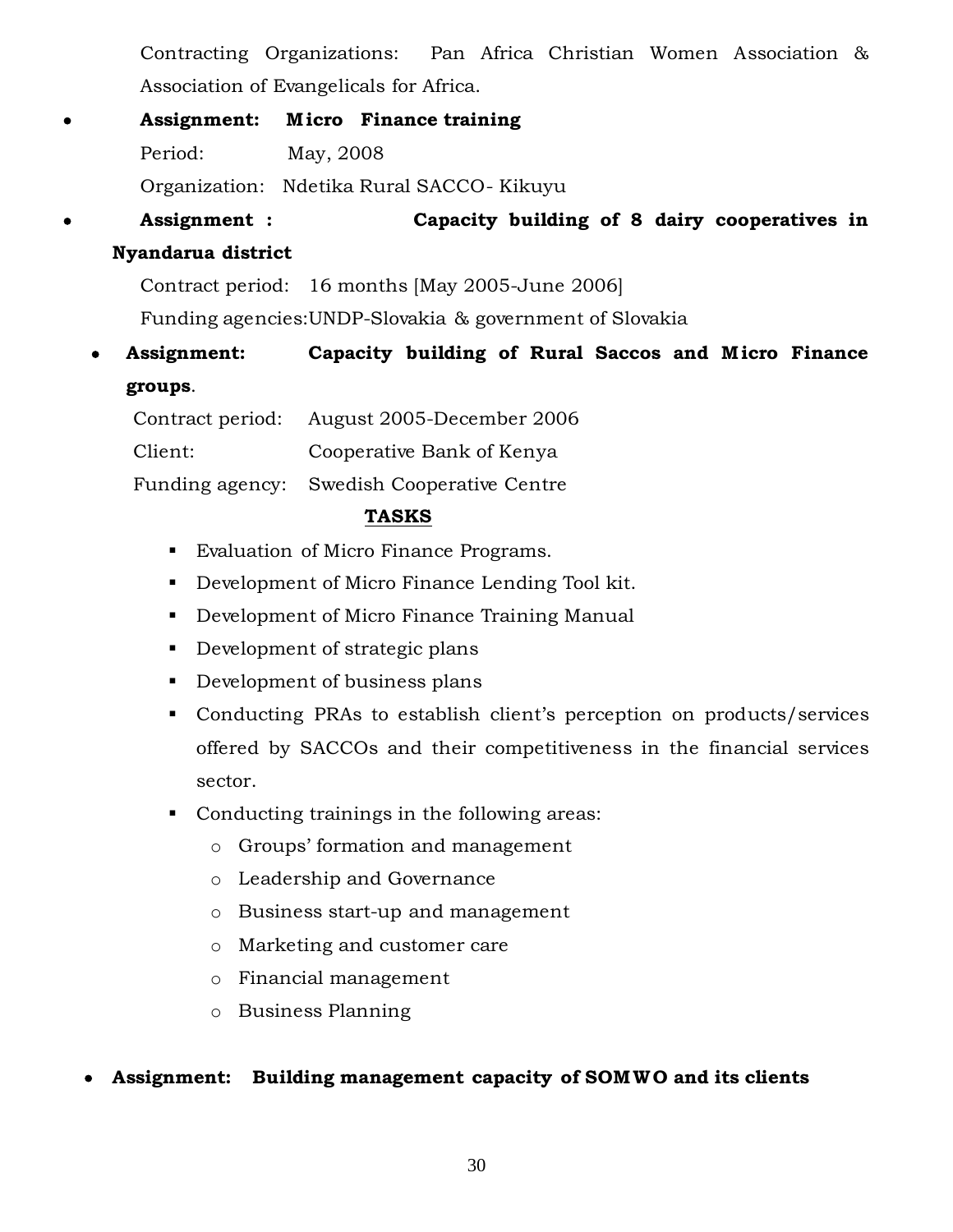Client: Songa Mbele Women Organization [SOMWO] Funding agency: CIDA/GESP Contract period: December 2002- August 2005

### **TASKS**

- Conducting a needs assessment of the organization
- Developing financial, personnel and credit operations polices and procedures.
- Training of staff and management of the organization on Micro Finance Management.
- Preparation of a five years strategic plan.
- Training of clients and groups in business management skills.

## **Assignment : HIV/AIDS and business management training**

Client: SongaMbele Women Organization Funding agency: National Aids Control Council Contract period: 2003

**Assignment : Establishment of M icro Finance Company**

Client: SULMAC credit limited

Contract period: 2005

Funding agency: Client

# **11.0 LOCAL, REGIONAL & INTERNATIONAL APPOINTM ENTS**

# **11.1 External examiner in other universities**

- **2016 to date:** PhD Examiner for School of Humanities and Social Sciences, Andhra Pradesh University- India
- **2015 to date:** PhD Examiner for the School of Business Kabarak University
- **2015 to date:** PhD Examiner for School of Journalism-University of Nairobi
- **2008-2010** Examiner for Masters theses for the School of Business- Masinde Muliro University of Science and Technology
- **2013-2014:** PhD theses Examiner for School of Economics and Business-Kenya Methodist University.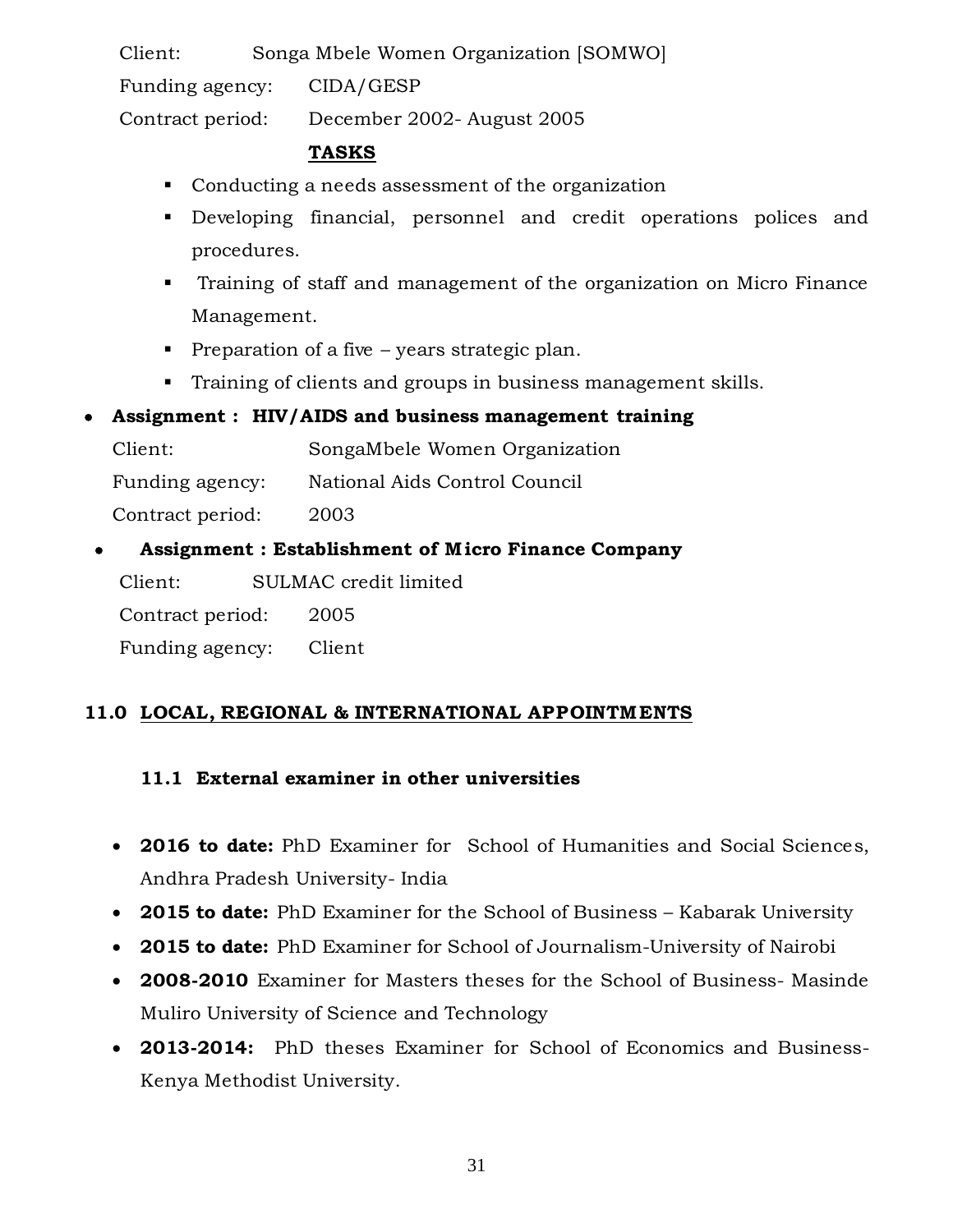#### **11.2 Review of professional periodicals**

**2017:** High Performance Work practices, organizational performance and Strategic Thinking: A Moderation Perspective. Journal of organizational Effectiveness: People and Performance- Emerald Publishing.

**2017:** Advisory Board Member, International Conference on Innovative Entrepreneurship and Start-up. March, 2017, Sultanpur, India

**2015:** International Advisory Board Member, Second European Academic Research Conference on Global Business, Economics, Finance and Banking; Zurich, Switzerland, July, 2015

- **March 2015:** Place of Corporate Social Responsibility (CSR) in Kenya's Mining Industry. Feedback From Titanium Mining Project in Kwale. Sage Journals Online
- **February 2014:** Strategic Leadership and Its Application in Egyptian Universities-Greener Journals
- **November 2013:** The Impact of Social Networks on the Interpersonal Communication of University College Students- Facebook Model. Journal of Media and Communication Studies.
- **M ay 2013:** Trust Challenges of the Entrepreneur-HR Manager. A Nigerian Case Study. International Journal: Issues in Business Management and Economics.
- **June 2011**: Knowledge Acquisition and Sharing: A source of Competitive Advantage for Small and Medium Sized Chemical Enterprises- KCA Journal of Business Management
- **2010:** A path way to commitment in the South African supermarket sector an exploratory study: KCA Journal of business management.
- **2009:** Strategic positioning for sustainable competitive advantage: An organizational learning approach. KCA Journal of Business Management

#### **11.3 Being invited to a conference as a Guest Speaker**

- **2016:** Political Leadership and Governance in East Africa. ICPS Regional Conference on Leadership, Governance and Investments, 25-27 May at Speke Resort, Munyonyo, Kampala, Uganda.
- **1st August,2014:**

.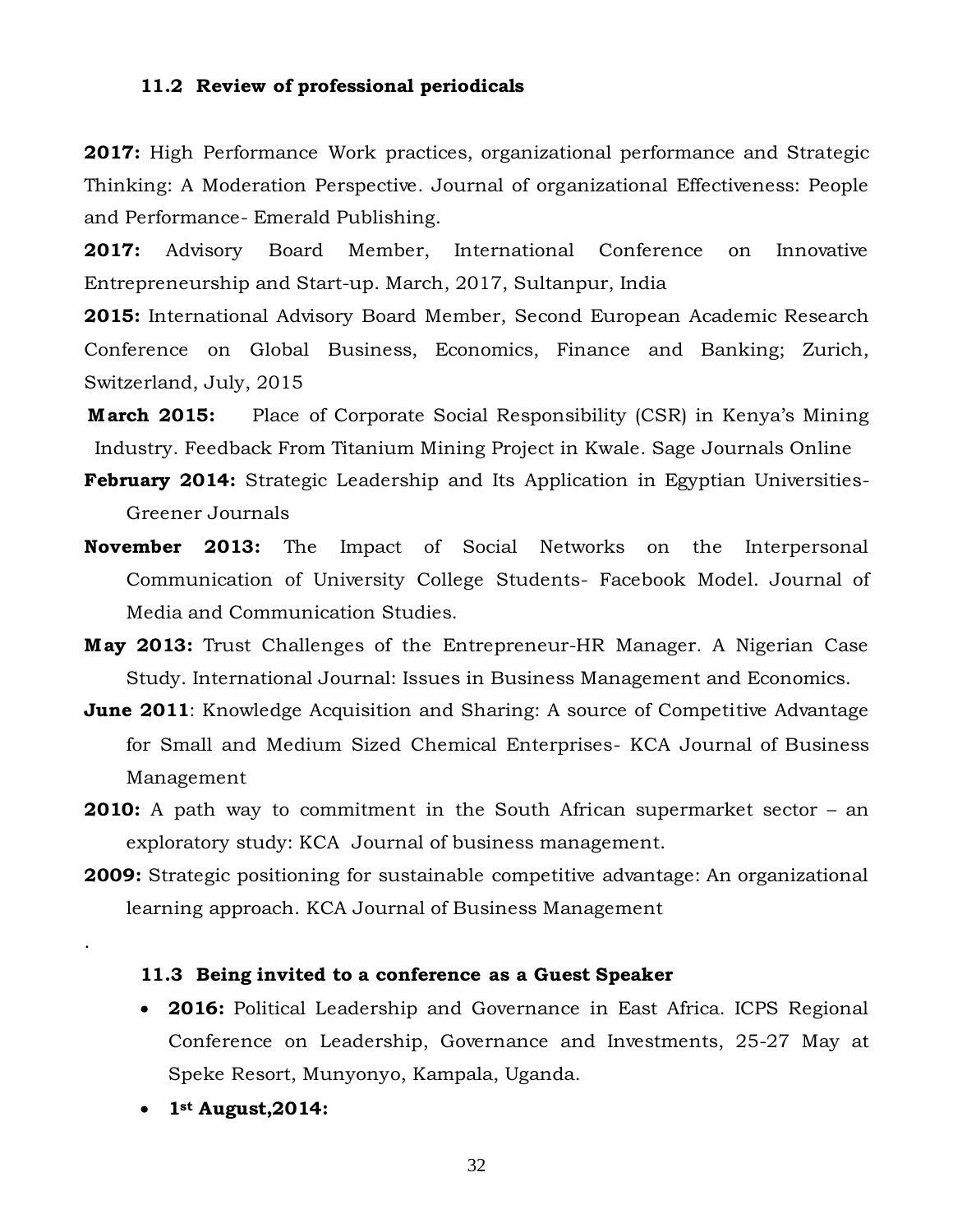Guest Speaker at First Asia-Pacific Conference on Global Business, Economics, Finance and Social Sciences in Singapore, Presented a paper on : 'The Future is Now- The Role of Academia in Creating the Future we Want'.

### **11.4 Appointment to Boards**

- **1.** Member, Board of management, Huho-ini Girls High School( 4th March, 2019 to date)
- **2.** Editorial Board Member, Africa Journal of Public Sector Development Governance (2015 –2018)
- **3.** Finance Committee Member, Pan Africa Christian University Council( June, 2014-2016 )
- **4.** Board Member & Chair ( 2007-2012) Youth for Conservation Organization - an organization working in areas of wildlife and environmental conservation.
- **5.** Board Member & Chair (2008- 2014) **VIWO -** a Micro finance organization working for the advancement and growth of women enterprises in the rural areas.
- **6.** Member of Board of Management and Senate at St. Paul's University( 2008- June, 2011)
- **7.** University Council Member (Senate Representative) at St. Paul's University( October, 2010- June, 2011)
- **8.** Resource Person Curriculum Accreditation and Quality Assurance Committee at the Commission of University Education( 2008- date)

### **AW ARDS/RECOGNITION**

**2009:** Certificate of Recognation for being among the top scholars in publishing at St. Pauls University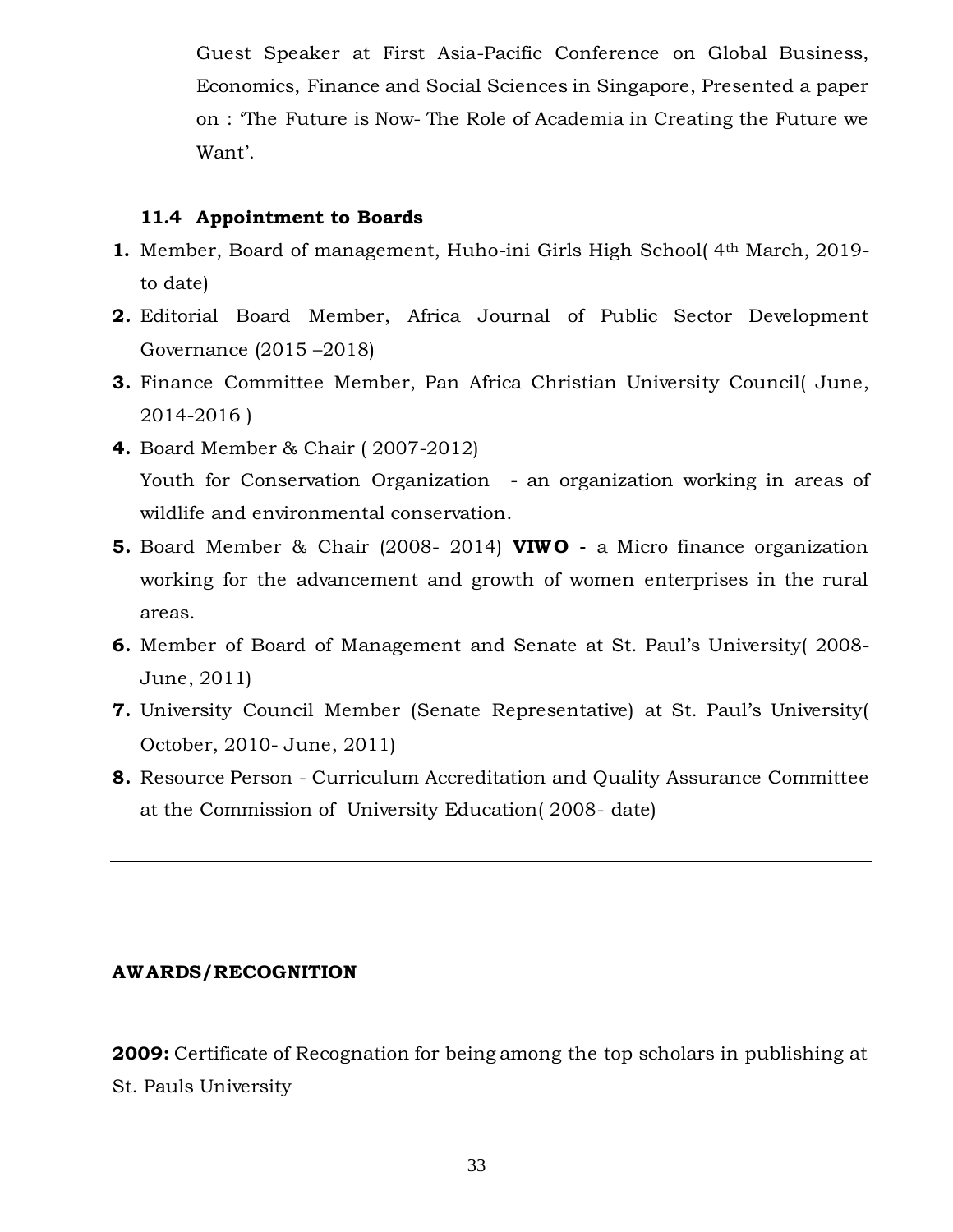**2009:** Certificate of Recognation for having developed MBA programme at St. Pauls University

**2011:** Award for successful coordination of Strategic Leadership Development Programme at Kenya School of Government

**2014:** Recognition by Ernst & Young for having been a judge for Global Entrepreneurship Award, East Africa Chapter, 2013 Awards

**2014:** Recognition for having been a judge for KIM's COYA Award

**2014:** Vice Chancellor's Recognition Award for Extra Mile in serving Kenyatta University

**2015:** Recognition by Ernst & Young for having been a judge for Global Entrepreneurship Award, East Africa Chapter, 2014 Awards

**2015:** Recognition by Ernst & Young for having been a judge for Global Entrepreneurship Award, East Africa Chapter, 2015 Awards

**2018:** Recognition by Ernst & Young for having been a judge for Global Entrepreneurship Award, East Africa Chapter, 2018 Awards

### **12.0 COMM UNITY OUTREACH**

- Motivational Speaker and Executive Coach to community leaders, youth organizations, church leaders and emerging entrepreneurs.
- Panel Judge for COYA awards
- Panel Judge EY-East African Chapter Awards
- Lay Reader ACK St. Peters Kahawa Sukari

### **ACADEM IC LEADERSHIP**

**12.1 Development of teaching/academic programmes in department/school/University.**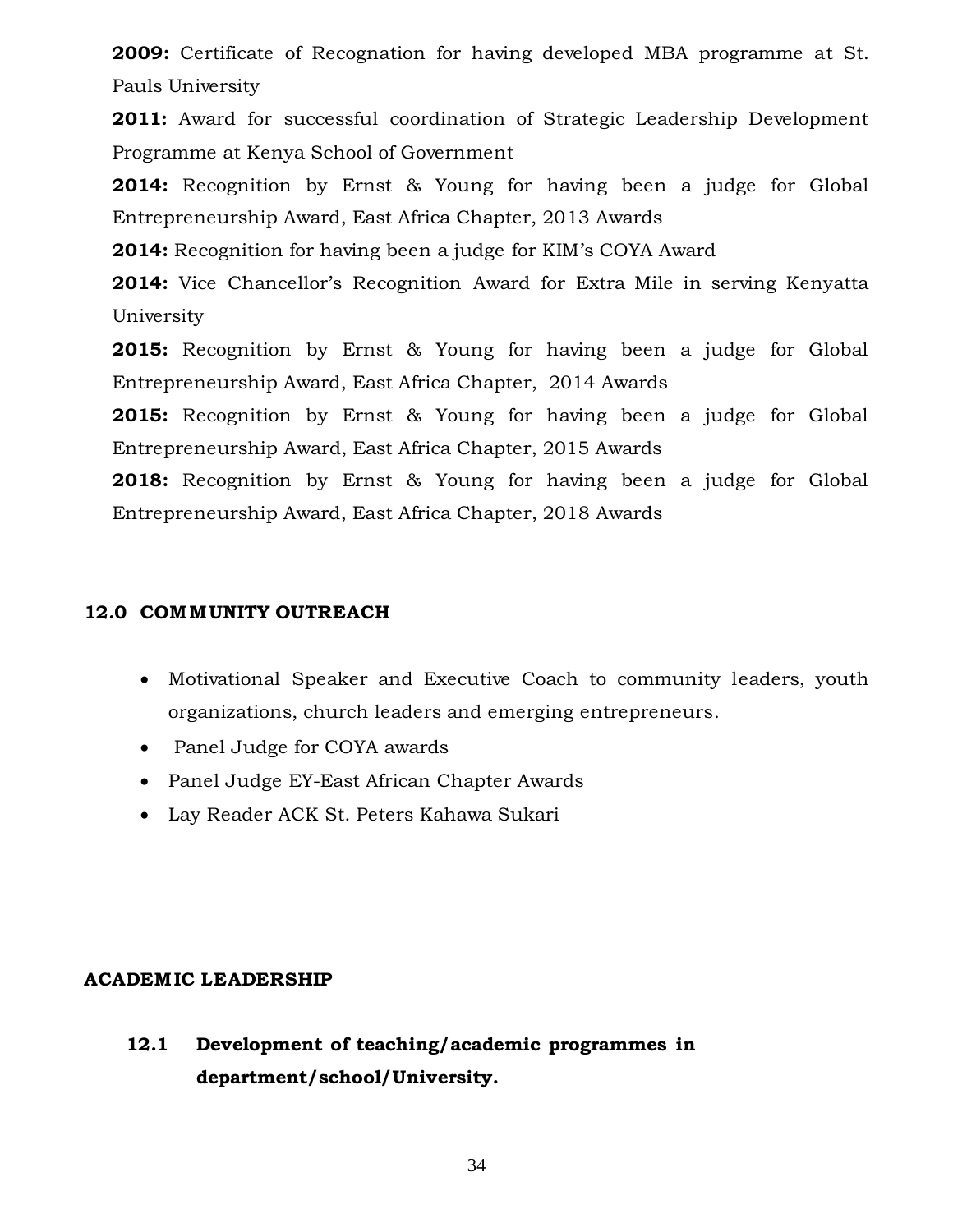- **2012:** Team member in the development of Bachelor of Public Policy & Administration for Kenyatta University
- **2012:** Developed a PhD programme in Public Policy & Management for Kenyatta University
- **2013:** Team member in the review of Master of Public Policy & Administration for Kenyatta University
- **2014:** Team member in the development of Master of Leadership and Governance (MLG) degree for Kenyatta University

## **12.2 Developing Programmes External to Kenyatta University**

- **2007:** Bachelor of Business Leadership for Pan Africa Christian University
- **2008:** Member of the team that developed Master of Development Studies for St. Paul's University
- **2008:** Team member in the development of Bachelor of Leadership and Management degree for St. Paul's University
- **2009:** Developed Master of Business Administration degree for St. Paul's University
- **2010:** Developed Bachelor of Commerce degree for St. Paul's University

## **14.0 INITIATING/LEADING RESEARCH PROJECT**

- **2005-2006:** Principal Investigator in conducting institutional assessment on the management and leadership needs of cooperative societies in Nyandarua County
- **2011:** Lead researcher in investigating The Impact of Founder's Syndrome on Leadership Transition: From Entrepreneurial Visionary to Shared Vision in Civil Society Organizations.
- **2011- April, 2013:** Resource Management Accountability Practice in Kenya's Public Service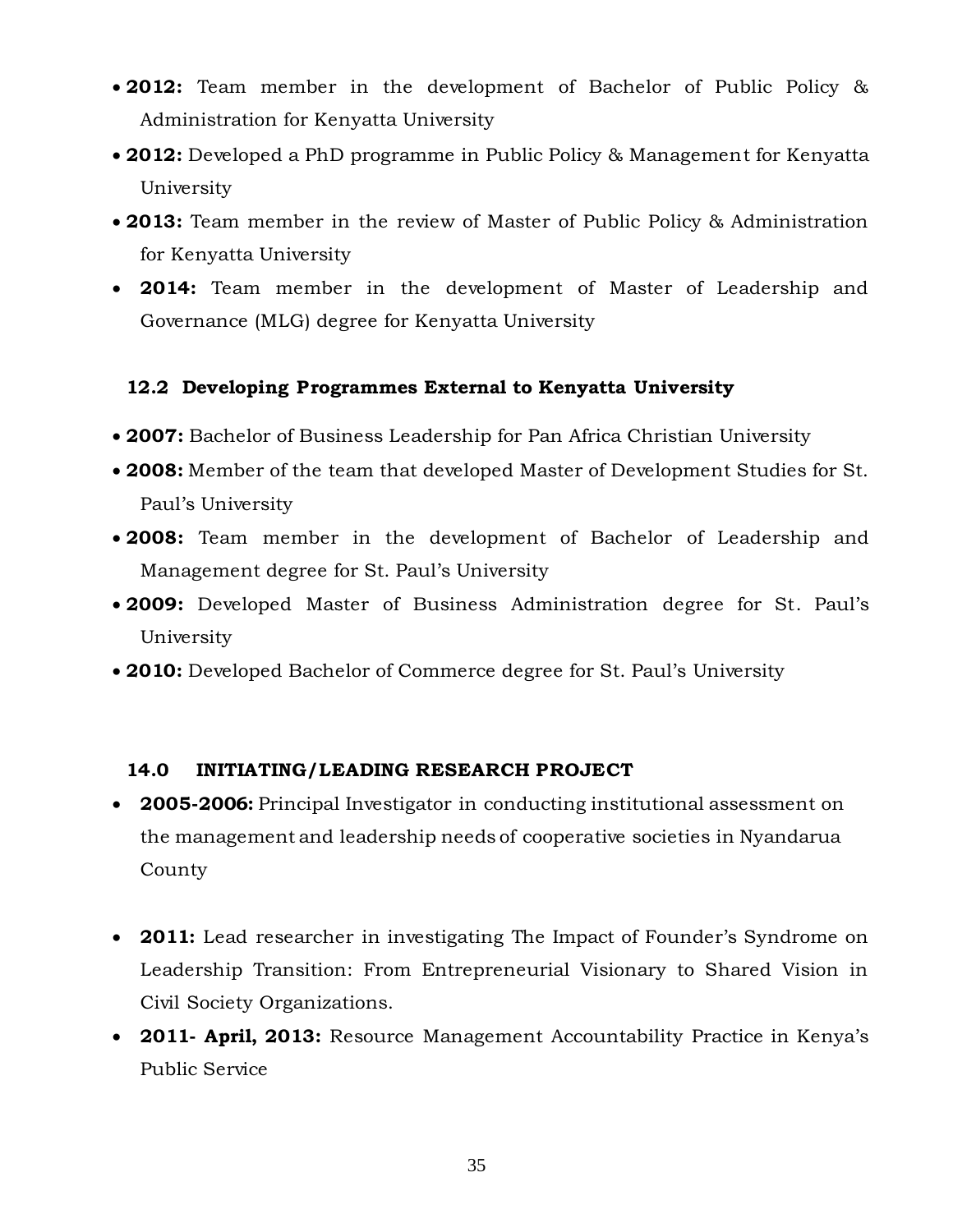**2016:** Lead researcher- The Role of Citizens Participation in Fighting Crimes and Combating Terrorism.

## **15 OTHERS**

## **15.1 Appointments**

i. National

Resource Person/Peer Reviewer: Commission For University Education. I am involved in curriculum review and institutional assessments for the purposes of curriculum accreditation and award of charters to universities.

- ii. Regional
- Editorial Board Member, Africa Journal of Public Sector Development Governance (2015 –date). This is an initiative of the African Union (AU).
	- iii International
- Article reviewer for Sage Journal

# **15.2 Contribution to University Advancement**

- May-June 2018**:** Won a contract worth Ksh. 900,000 to train 1Cabinet Secretary and 10 Deputy Secretaries from the Government of the People's Republic of Bangladesh. The programme focused on 'Leadership and Good Governance in Public Administration'.
- January- March, 2018: Won a contract for Kenyatta University to develop strategic plan for Public Relation's Society of Kenya worth Ksh. 1.2M.
- 2013-2014: Facilitated the development of Kenyatta University, City Campus Strategic Plan.
- Developed 3 consultancy and 2 research proposals for Kenyatta University Consultancy Unit

# **15.3 M embership to Professional Bodies**

Member, International Public Management Network